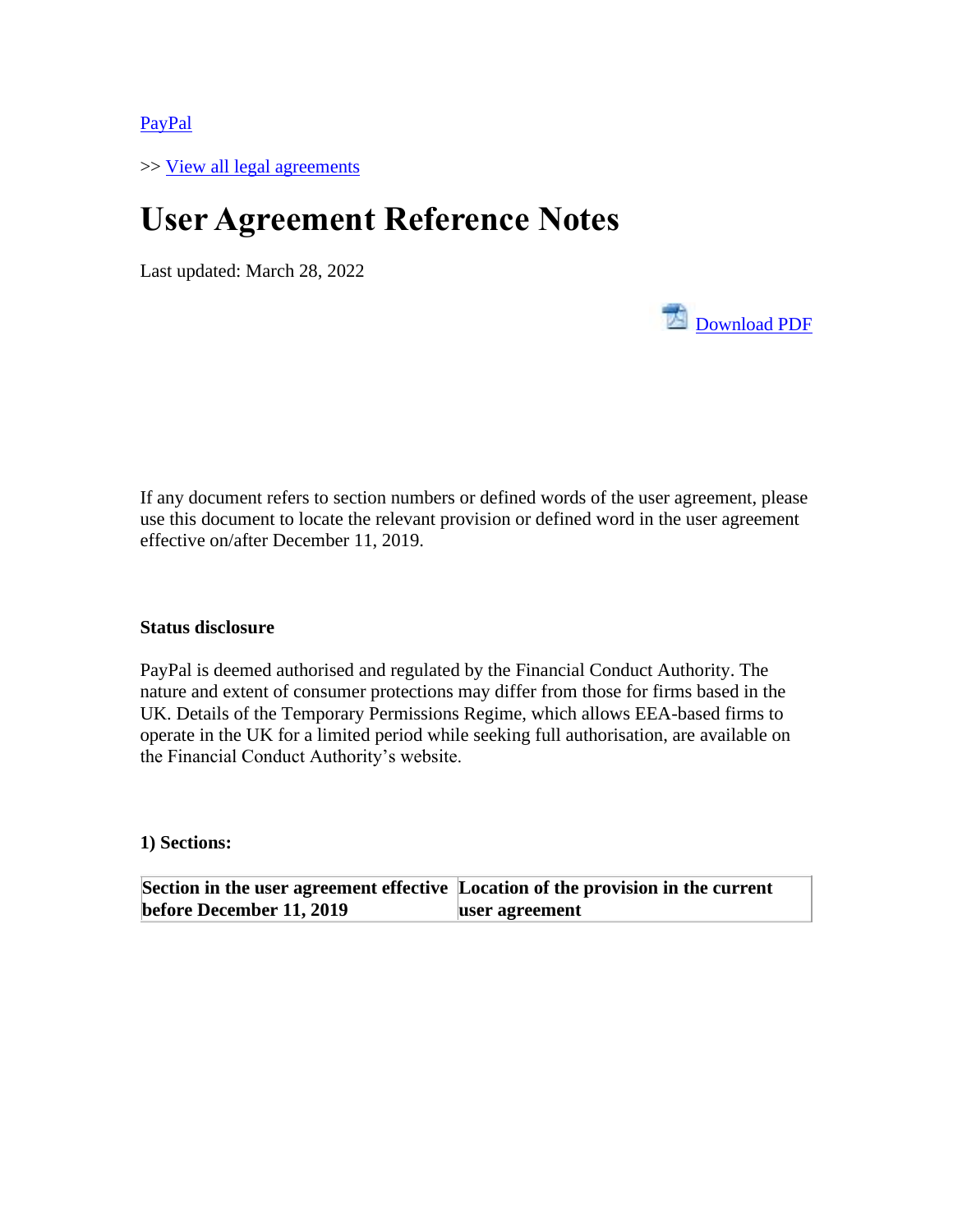|                     | Provisions in this section are now found in the<br>following locations:                                       |
|---------------------|---------------------------------------------------------------------------------------------------------------|
|                     | About Your Account - Welcome to<br>PayPal!                                                                    |
|                     | Other Legal Terms – Communicating<br>with $you$ – Languages and translation<br>of agreement                   |
|                     | • Other Legal Terms – Indemnification<br>and Limitation of Liability - Release<br>of PayPal                   |
|                     | Receiving payments – Refunds and<br>$\bullet$<br>reversals of payments - Reversals                            |
|                     | Receiving payments - PayPal Seller<br>Protection                                                              |
| <b>Introduction</b> | <b>Restricted Activities and Holds -</b><br>Actions We May Take if You Engage<br>in Any Restricted Activities |
|                     | About your account - Holding and<br>using a PayPal balance                                                    |
|                     | About your account - Holding and<br>using a PayPal balance - PayPal<br>balance                                |
|                     | About your account - Holding and<br>using a PayPal balance - Reserve<br>account                               |
|                     | Restricted Activities and Holds -<br>Holds, Limitations and Reserves -<br>Holds                               |
|                     | Making a payment – PayPal Buyer<br>Protection                                                                 |
|                     | Making a payment – General<br>provisions for making a payment –<br>How long will my payment take?             |
|                     |                                                                                                               |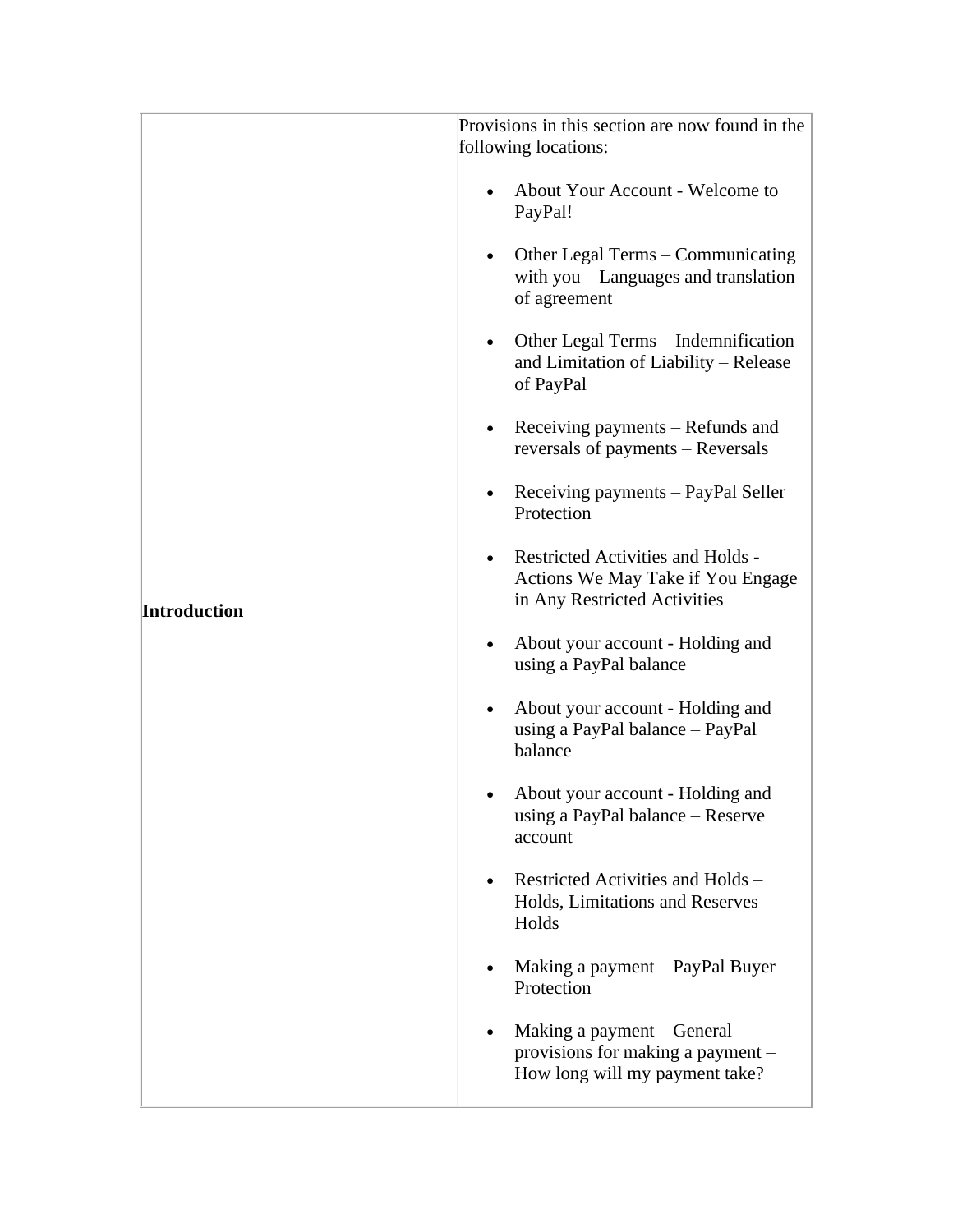|                              | About Your Account - Information<br>$\bullet$<br>about us and our service |
|------------------------------|---------------------------------------------------------------------------|
|                              |                                                                           |
|                              |                                                                           |
|                              |                                                                           |
|                              |                                                                           |
|                              |                                                                           |
|                              |                                                                           |
|                              |                                                                           |
|                              |                                                                           |
|                              |                                                                           |
|                              |                                                                           |
|                              |                                                                           |
| 1. Our Relationship with You |                                                                           |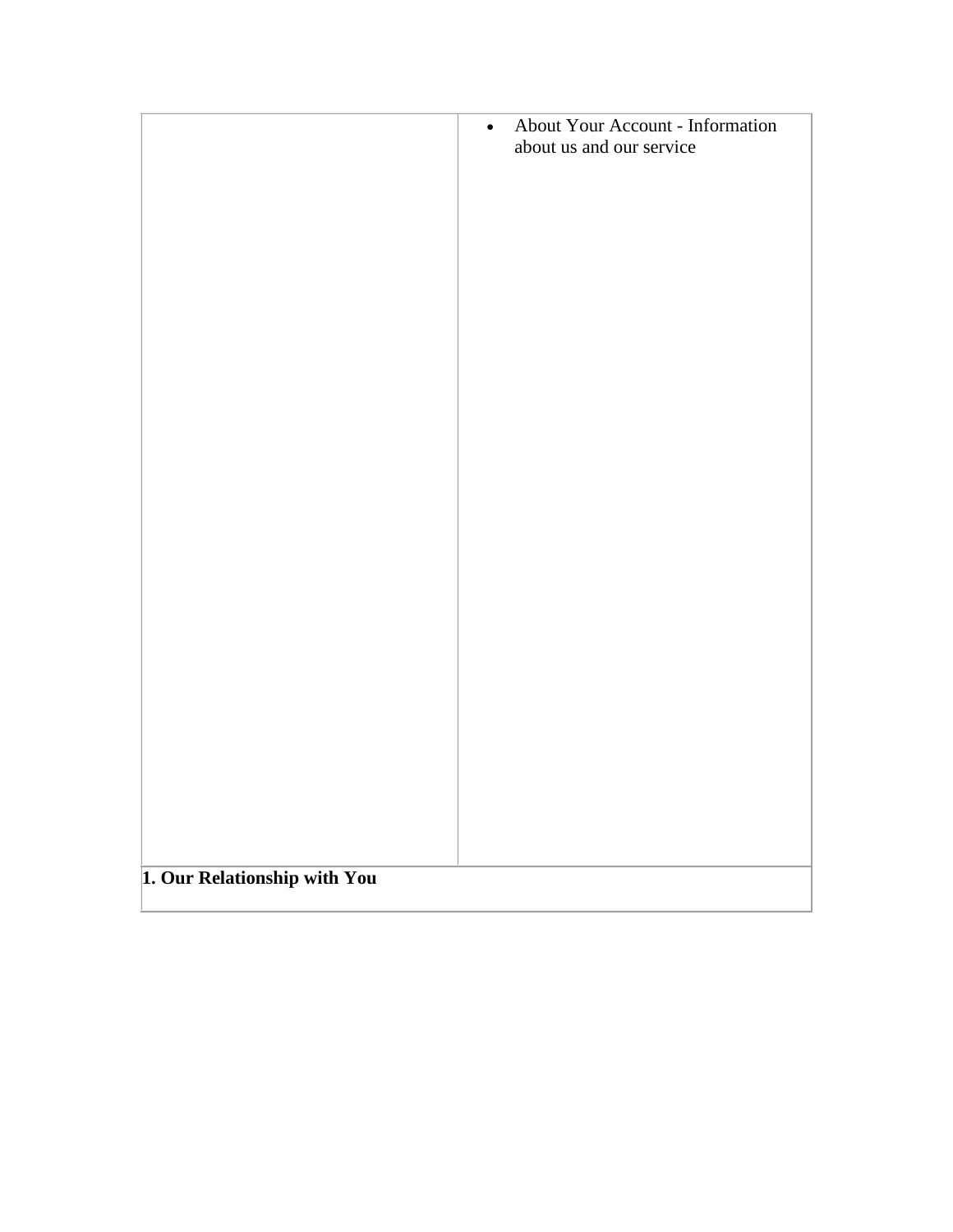| 1.1 PayPal is only a Payment Service<br>Provider.     |                  | Provisions in this section are now found in the<br>following locations:<br>About Your Account - Information<br>about us and our service<br>About your account - Holding and<br>using a PayPal balance<br>Other Legal Terms - Indemnification<br>and Limitation of Liability - Our role<br>as a payment services provider                                        |
|-------------------------------------------------------|------------------|-----------------------------------------------------------------------------------------------------------------------------------------------------------------------------------------------------------------------------------------------------------------------------------------------------------------------------------------------------------------|
| 1.2 Your Privacy.                                     |                  | Other Legal Terms - Miscellaneous - Privacy                                                                                                                                                                                                                                                                                                                     |
| 1.3 Assignment.                                       |                  | Other Legal Terms - Miscellaneous -<br>Assignment                                                                                                                                                                                                                                                                                                               |
|                                                       | 1.4.1            | Other Legal Terms - Miscellaneous -                                                                                                                                                                                                                                                                                                                             |
| 1.4 Communicating                                     | Languages.       | Translation of agreement                                                                                                                                                                                                                                                                                                                                        |
| with You.                                             | 1.4.2 Notices to | Other Legal Terms – Communications                                                                                                                                                                                                                                                                                                                              |
|                                                       | You.             | Between You and Us – Notices to you                                                                                                                                                                                                                                                                                                                             |
| 1.5 Notices to PayPal.                                |                  | Other Legal Terms – Communications<br>Between You and Us – Contact us                                                                                                                                                                                                                                                                                           |
|                                                       |                  | About Your Account - Welcome to PayPal!                                                                                                                                                                                                                                                                                                                         |
| 1.6 Amendments to this Agreement.<br>1.7 Eligibility. |                  | About Your Account - Welcome to PayPal!                                                                                                                                                                                                                                                                                                                         |
| 2. Your Account and Balances                          |                  |                                                                                                                                                                                                                                                                                                                                                                 |
| <b>2.1 Personal and Business Accounts.</b>            |                  | Provisions in this section are now found in the<br>following locations:<br>About your Account - Opening an<br>account – Personal accounts / Business<br>accounts<br>About your account - Holding and<br>using a PayPal balance                                                                                                                                  |
| 2.2 Balance.                                          |                  | Provisions in this section are now found in the<br>following locations:<br>About your Account – Linking and<br>Unlinking a Funding Source<br>About your account - Holding and<br>using a PayPal balance<br>About your account - Holding and<br>using a PayPal balance - PayPal<br>balance<br>About your account - Adding or<br>Withdrawing Money - Adding money |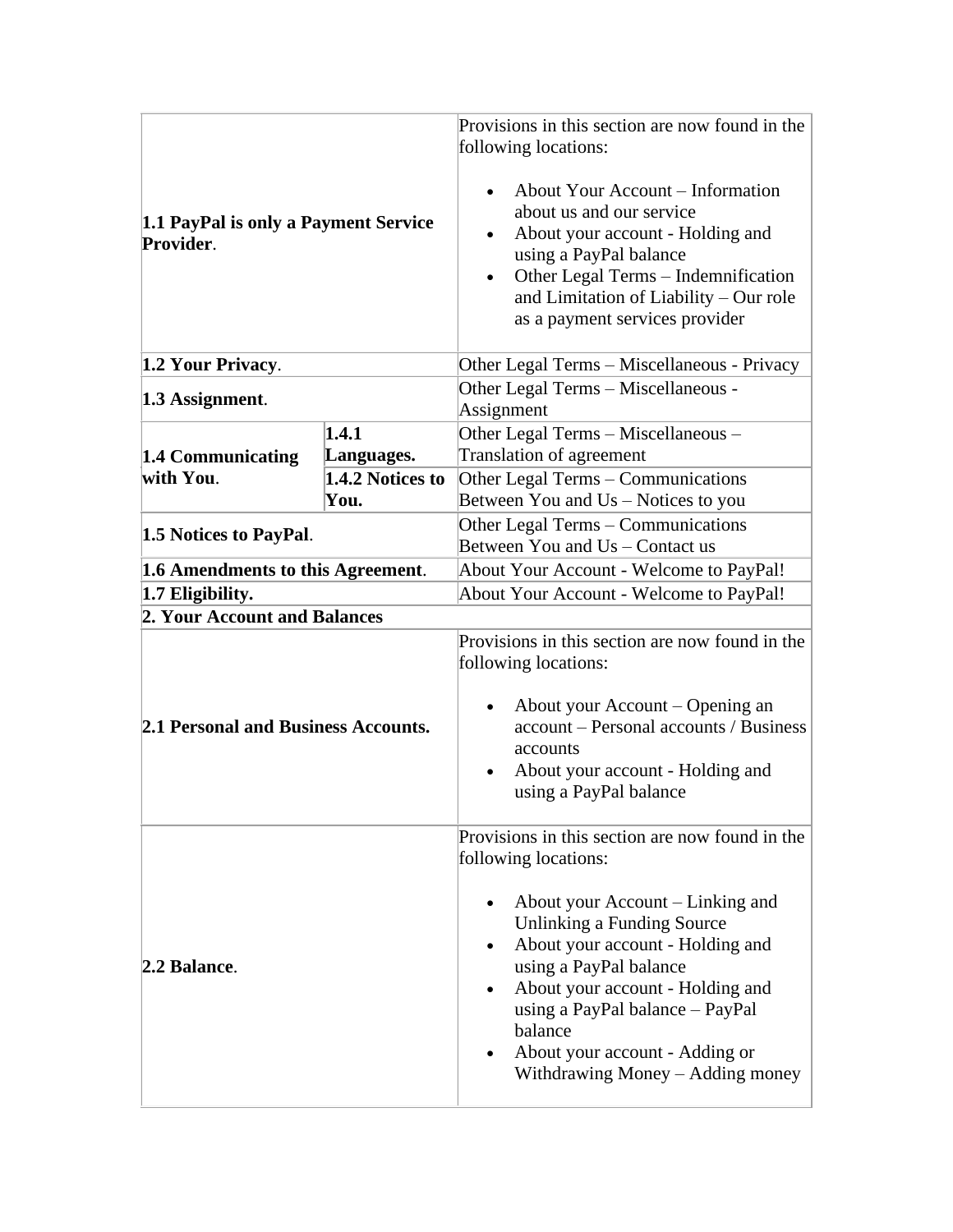| 2.3 Account information (including<br><b>Balance and transaction information)</b>                                                                            | About your account – Account Statements and<br><b>Requesting Account Records</b>                                                                                                                                                                                                                                                                                                                                                  |
|--------------------------------------------------------------------------------------------------------------------------------------------------------------|-----------------------------------------------------------------------------------------------------------------------------------------------------------------------------------------------------------------------------------------------------------------------------------------------------------------------------------------------------------------------------------------------------------------------------------|
| 2.4 Set-off.                                                                                                                                                 | Other Legal Terms - Our Rights -<br>Reimbursement for your liability                                                                                                                                                                                                                                                                                                                                                              |
| 2.5 Amounts you owe us.                                                                                                                                      | About your account - Holding and using a<br>PayPal balance - PayPal balance                                                                                                                                                                                                                                                                                                                                                       |
| 2.6 Balances in Multiple Currencies.                                                                                                                         | About your account -Managing Your Money<br>in Multiple Currencies                                                                                                                                                                                                                                                                                                                                                                 |
| 2.7 Security Interest.                                                                                                                                       | Other Legal Terms - Our Rights - Security<br>interest                                                                                                                                                                                                                                                                                                                                                                             |
| 3. Funding Sources                                                                                                                                           |                                                                                                                                                                                                                                                                                                                                                                                                                                   |
| 3.1 Linking your Funding Source.                                                                                                                             | About your account - Linking and Unlinking a<br><b>Funding Source</b>                                                                                                                                                                                                                                                                                                                                                             |
| $3.2$ Cards.                                                                                                                                                 | About your account - Linking and Unlinking a<br>Funding Source – Your continuous permission<br>for us to charge your funding sources                                                                                                                                                                                                                                                                                              |
| 3.3 Bank accounts.                                                                                                                                           | Provisions in this section are now found in the<br>following locations:<br>About your account - Linking and<br>Unlinking a Funding Source - Your<br>continuous permission for us to charge<br>your funding sources<br>About your account - Linking and<br>Unlinking a Funding Source - Risk of<br>reversals to your funding source<br>Making a payment - Funding Your<br>Payment - Funding payments you send<br>from your account |
| 3.4 SEPA Direct Debit (for users with<br>registered addresses in Cyprus,<br>Estonia, Greece, Ireland, Latvia,<br>Lithuania, Malta, Slovakia and<br>Slovenia) | About your account - Linking and Unlinking a<br>Funding Source – Your continuous permission<br>for us to charge your funding sources                                                                                                                                                                                                                                                                                              |
| <b>3.5 Special Funding Arrangements</b>                                                                                                                      | Making a payment – Funding Your Payment -<br><b>Special Funding Arrangements</b>                                                                                                                                                                                                                                                                                                                                                  |
| 3.6 Preferred Funding Source.                                                                                                                                | Provisions in this section are now found in the<br>following locations:<br>Making a payment – Funding Your<br>Payment – Selecting a preferred<br>funding source)                                                                                                                                                                                                                                                                  |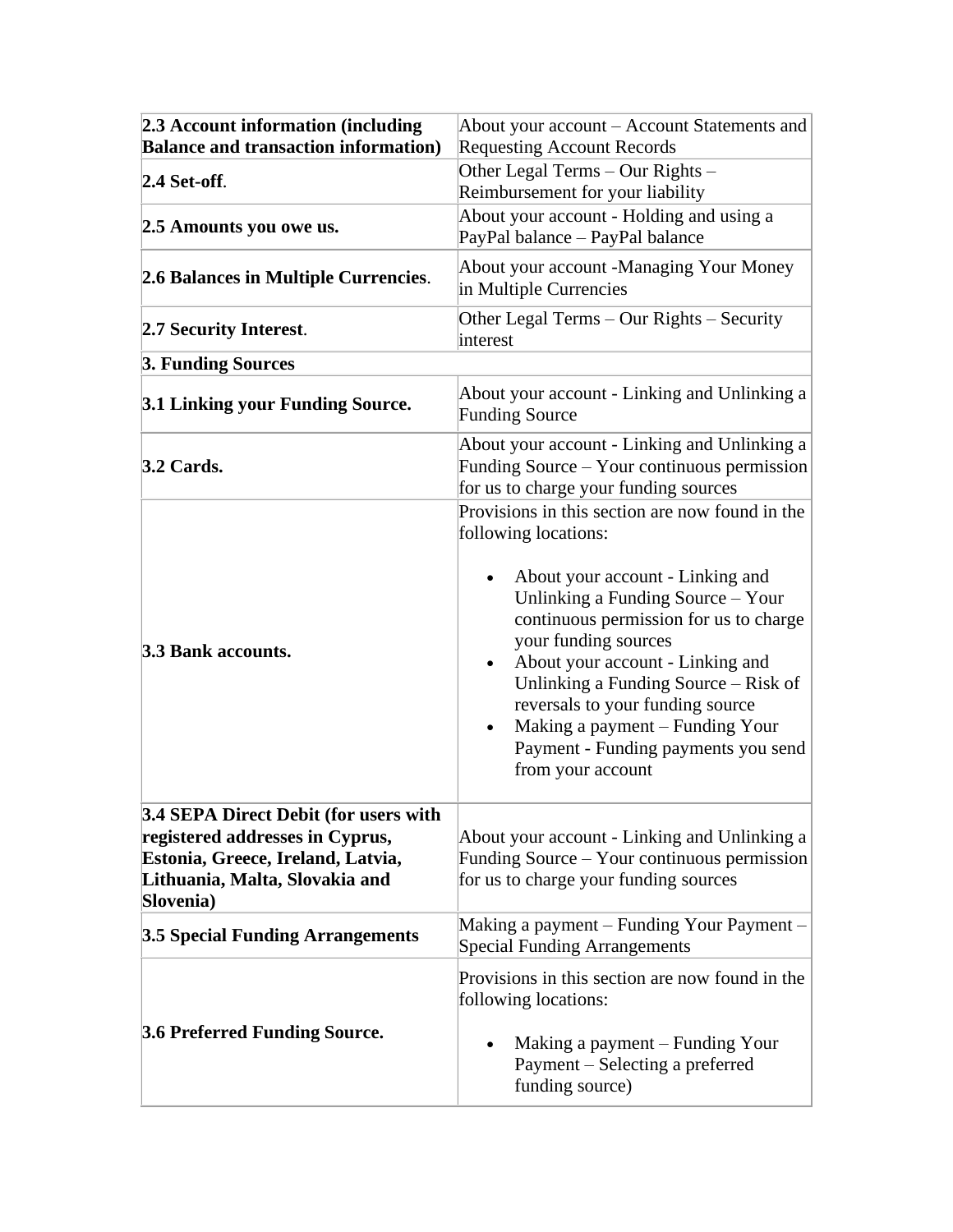|                                                          | About your account - Linking and<br>Unlinking a Funding Source                                                                                                                                                                                                                                                                                                                                                                                                                                                                                                                                                                                                                                        |
|----------------------------------------------------------|-------------------------------------------------------------------------------------------------------------------------------------------------------------------------------------------------------------------------------------------------------------------------------------------------------------------------------------------------------------------------------------------------------------------------------------------------------------------------------------------------------------------------------------------------------------------------------------------------------------------------------------------------------------------------------------------------------|
| 3.7 No Preferred Funding Source<br>selected/available?   | Making a payment – Funding Your Payment -<br>Funding payments you send from your<br>account                                                                                                                                                                                                                                                                                                                                                                                                                                                                                                                                                                                                           |
| <b>3.8 Funding Source Limitations.</b>                   | About your account - Linking and Unlinking a<br><b>Funding Source</b>                                                                                                                                                                                                                                                                                                                                                                                                                                                                                                                                                                                                                                 |
| 4. Sending Money                                         |                                                                                                                                                                                                                                                                                                                                                                                                                                                                                                                                                                                                                                                                                                       |
| 4.1 Our execution of your Payment<br>Orders.             | Provisions in this section are now found in the<br>following locations:<br>Making a payment – General<br>provisions for making a payment -<br>How long will my payment take?<br>About your account - Adding or<br>Withdrawing Money - Withdrawing<br>money<br>Making a payment – General<br>provisions for making a payment -<br>Your payment instruction<br>Making a payment - General<br>provisions for making a payment –<br>When we may refuse to make your<br>payment<br>Making a payment – General<br>provisions for making a payment -<br>Cancelling your payment instruction<br>Making a payment - General<br>provisions for making a payment -<br>When we may refuse to make your<br>payment |
| 4.2 Your Payment Order for a<br>payment to another User. | About your account - Holding and using a<br>PayPal balance - PayPal balance                                                                                                                                                                                                                                                                                                                                                                                                                                                                                                                                                                                                                           |
| 4.3 Your Payment Order for a<br>Withdrawal.              | About your account – Adding or Withdrawing<br>Money – Withdrawing money                                                                                                                                                                                                                                                                                                                                                                                                                                                                                                                                                                                                                               |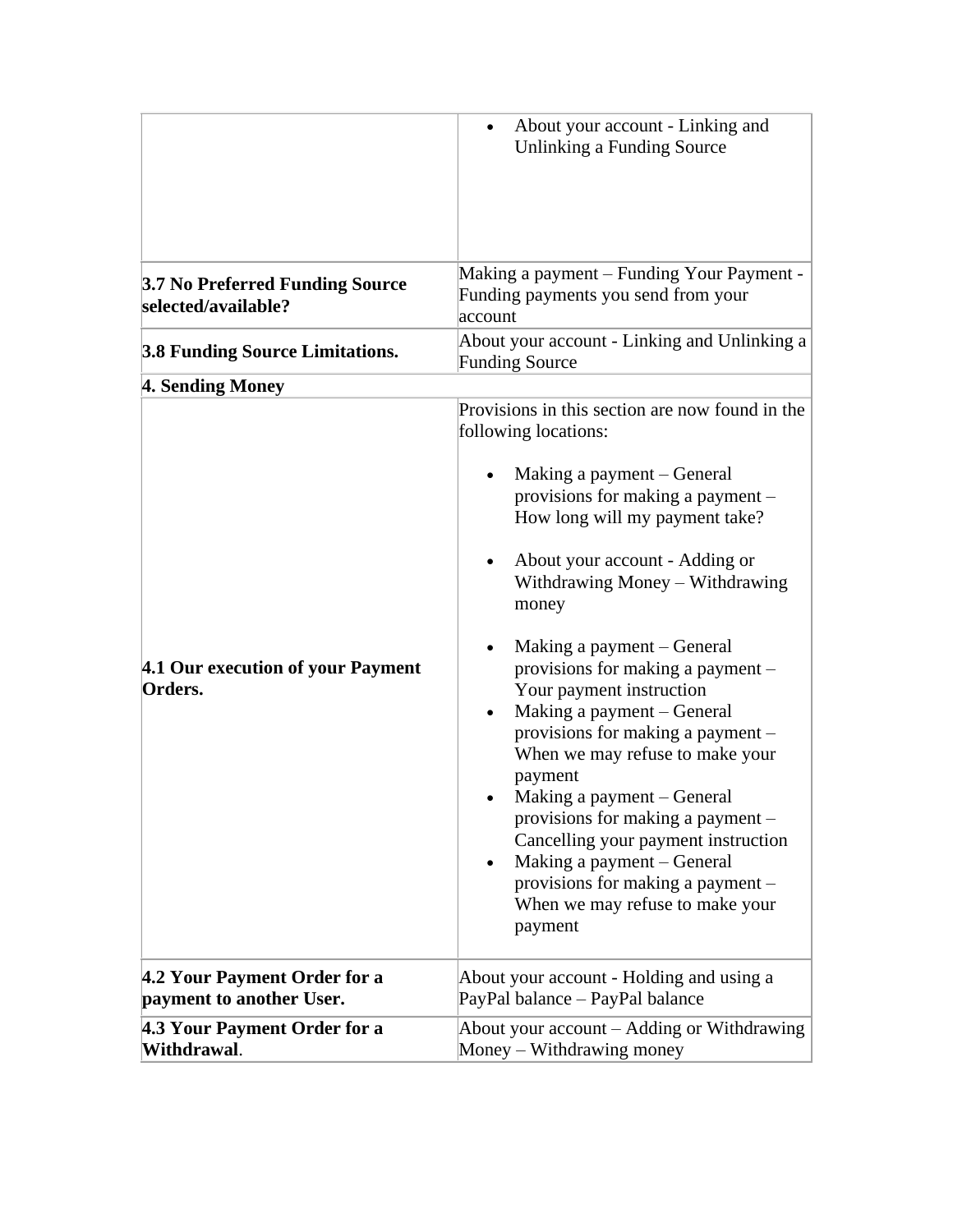|                                                                  | Provisions in this section are now found in the<br>following locations:                                                                                                                                                                                                                                                                                             |
|------------------------------------------------------------------|---------------------------------------------------------------------------------------------------------------------------------------------------------------------------------------------------------------------------------------------------------------------------------------------------------------------------------------------------------------------|
| 4.4 Insufficient Funds in your Balance.                          | Making a payment – General<br>provisions for making a payment –<br>When we may refuse to make your<br>payment<br>Making a payment – Refunds to your<br>account - If your PayPal account<br>receives a refund                                                                                                                                                        |
| 4.5 Sending Limits.                                              | Making a payment – General provisions for<br>making a payment - Sending limits                                                                                                                                                                                                                                                                                      |
| 4.6 Refused Transactions.                                        | Provisions in this section are now found in the<br>following locations:<br>Making a payment – General<br>provisions for making a payment -<br>When your payment is not accepted by<br>the recipient<br>Making a payment – Refunds to your<br>account                                                                                                                |
| 4.7 Merchant Processing Delay.                                   | Making a payment – Setting up automatic<br>charges from your account – Seller delayed<br>payments                                                                                                                                                                                                                                                                   |
| 4.8 Pre-approved Payments (also<br>known as Automatic Payments). | Provisions in this section are now found in the<br>following locations:<br>Making a payment – Setting up<br>automatic charges from your account -<br>Billing agreement payments<br>Receiving payments - Accepting<br>billing agreement payments<br>Resolving Problems – Where we can't<br>compensate you - table ("Unexpected<br>billing agreement payment" column) |
| 4.9 Cancelling Pre-approved<br>Payments.                         | Making a payment – Setting up automatic<br>charges from your $account - Billing$<br>agreement payments                                                                                                                                                                                                                                                              |
| 4.10 Sending E-money in different<br>currencies.                 | About your account - Managing Your Money<br>in Multiple Currencies                                                                                                                                                                                                                                                                                                  |
| <b>5. Receiving Money</b>                                        |                                                                                                                                                                                                                                                                                                                                                                     |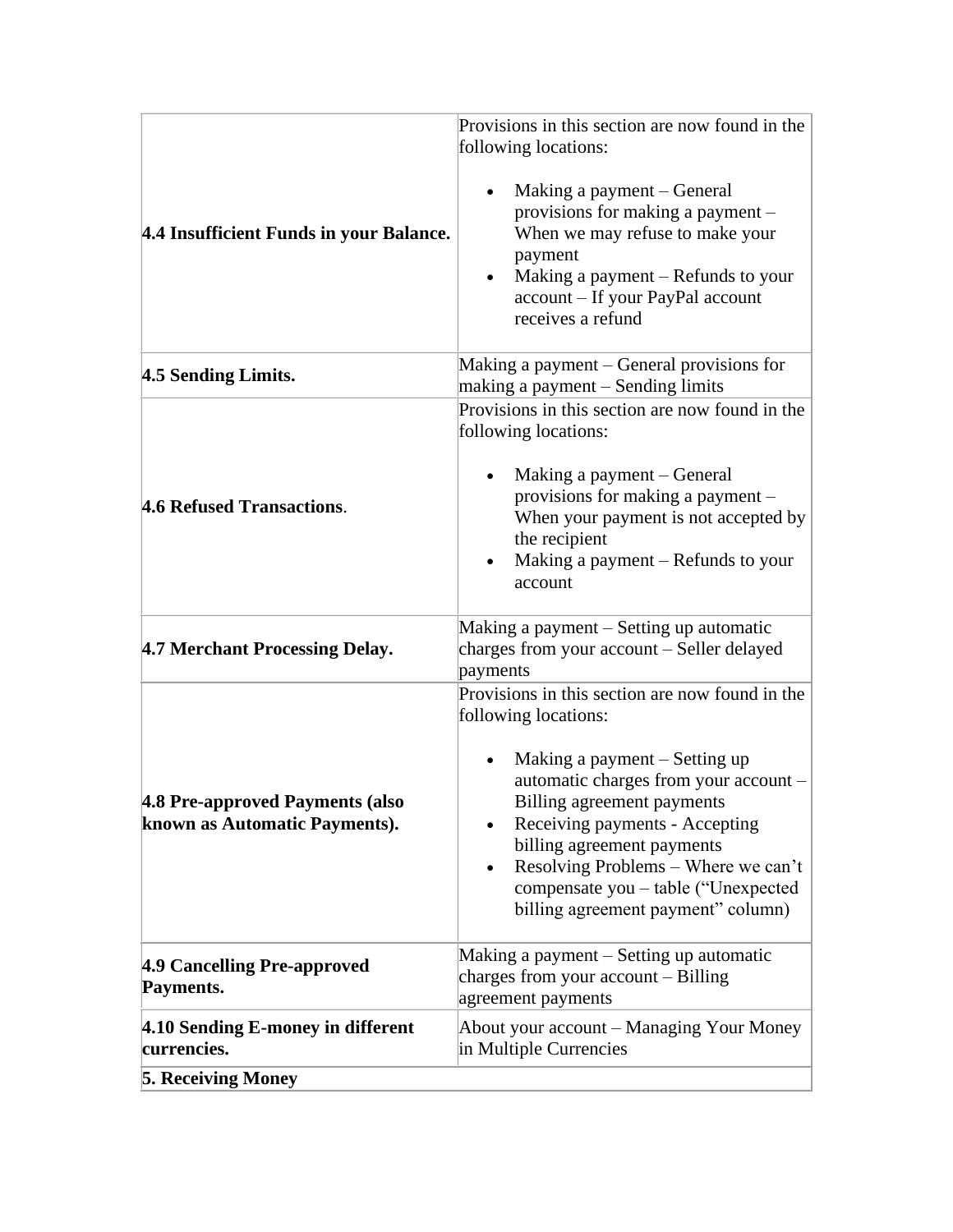| <b>Introduction</b>                                                                                                                                                                                                                                                   |                                                              | Receiving Payments - General provisions for<br>receiving payments                                                                      |
|-----------------------------------------------------------------------------------------------------------------------------------------------------------------------------------------------------------------------------------------------------------------------|--------------------------------------------------------------|----------------------------------------------------------------------------------------------------------------------------------------|
| 5.1 Lifting your receiving limit.                                                                                                                                                                                                                                     |                                                              | Receiving Payments - General provisions for<br>receiving payments - Receiving limits                                                   |
| <b>5.2 Payment Review.</b>                                                                                                                                                                                                                                            |                                                              | Restricted Activities and Holds - Holds,<br>Limitations and Reserves - Payment review                                                  |
| <b>5.3 Risk of Reversals, Chargebacks</b><br>and Claims.                                                                                                                                                                                                              |                                                              | Receiving Payments – Refunds and reversals<br>of payments-Reversals                                                                    |
|                                                                                                                                                                                                                                                                       |                                                              | Provisions in this section are now found in the<br>following locations:                                                                |
| 5.4 PayPal and your customers (and<br>5.5 for German users)                                                                                                                                                                                                           |                                                              | Receiving Payments – Presentation of<br>PayPal                                                                                         |
|                                                                                                                                                                                                                                                                       |                                                              | Receiving Payments – Rules about<br>surcharging                                                                                        |
|                                                                                                                                                                                                                                                                       |                                                              | Provisions in this section are now found in the<br>following locations:                                                                |
| <b>5.5 Receiving Money in different</b><br>currencies. (5.6 for German users)                                                                                                                                                                                         |                                                              | About your account -Managing Your<br>Money in Multiple Currencies<br>Receiving Payments - General<br>provisions for receiving payments |
| 5.6 Taxes. (5.7 for German users)                                                                                                                                                                                                                                     |                                                              | Receiving payments – Taxes and information<br>reporting                                                                                |
| 5.7 Refunds, Refused<br><b>Payments, Your</b>                                                                                                                                                                                                                         | 5.7.1 Refunds<br>and Refused<br><b>Payments</b>              | Receiving payments – Refunds and reversals<br>of payments – Refunds Your refund policy<br>and privacy policy                           |
| <b>Refund Policy, Data</b><br><b>Protection, Privacy</b>                                                                                                                                                                                                              | <b>5.7.2 Refund</b><br><b>Policy</b>                         | Receiving payments - Your refund policy and<br>privacy policy                                                                          |
| <b>Policy and Security.</b><br>$(5.8$ for German                                                                                                                                                                                                                      | 5.7.3 Data<br><b>Protection and</b><br><b>Privacy Policy</b> | Other Legal Terms – Miscellaneous – Your<br>use of information; Data protection laws                                                   |
| users)                                                                                                                                                                                                                                                                | 5.7.4 Security                                               | <b>Restricted Activities and Holds - Restricted</b><br>Activities – last bullet point                                                  |
| 5.8 PayPal Business Payments. (UK,<br>Bulgaria, Cyprus, Czech Republic,<br>Estonia, Greece, Guernsey, Hungary,<br>Ireland, Isle of Man, Jersey, Latvia,<br>Liechtenstein, Lithuania, Malta,<br>Romania San Marino, Slovakia,<br>Slovenia ("Relevant Countries") only) |                                                              | Not used                                                                                                                               |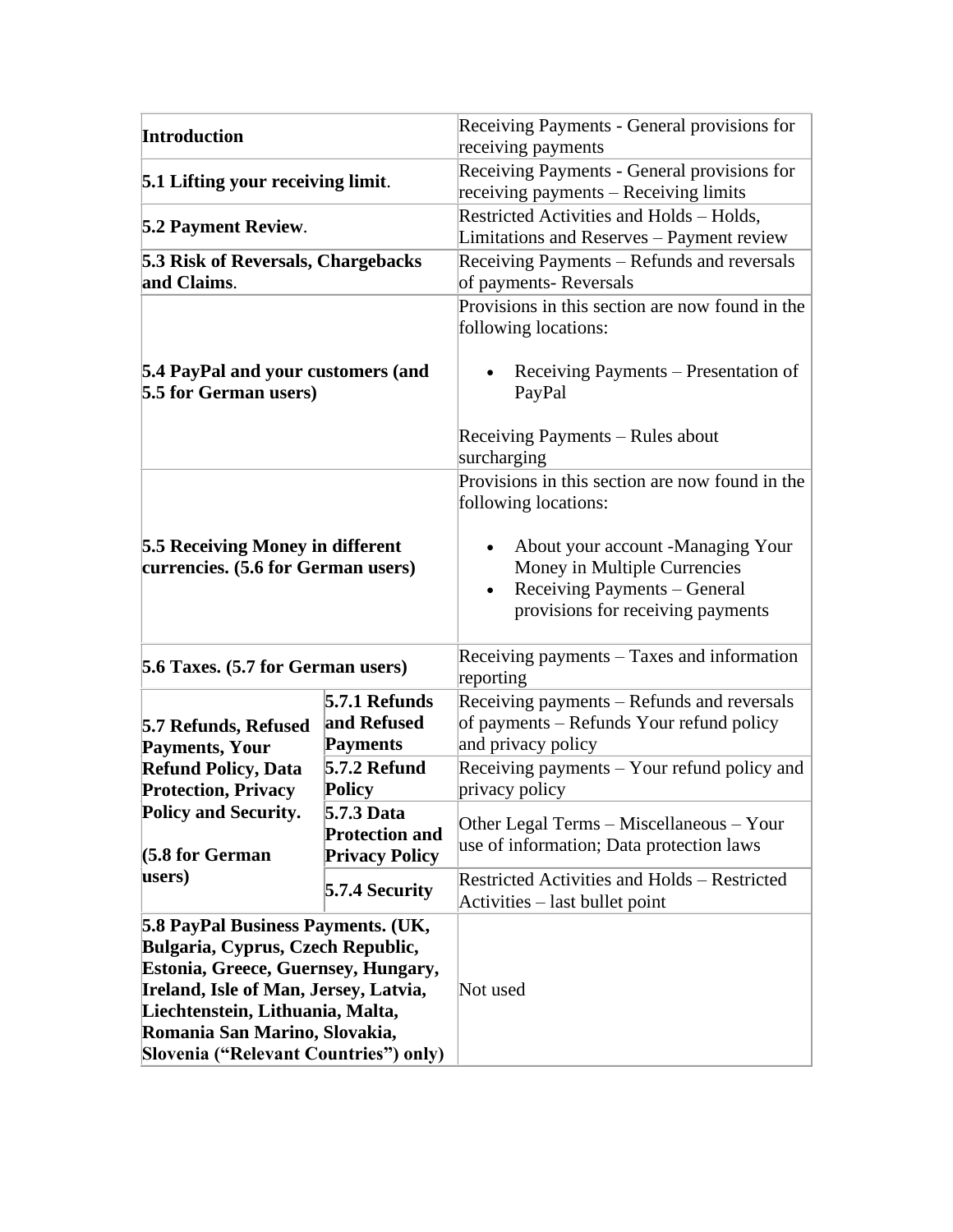| 5.9 Holds according to your<br>instructions. (5.8 outside of the<br><b>Relevant Countries, Germany and</b><br>Austria) | Restricted Activities and Holds – Holds,<br>Limitations and Reserves - Holds related to<br>your instructions                                                                                                                 |
|------------------------------------------------------------------------------------------------------------------------|------------------------------------------------------------------------------------------------------------------------------------------------------------------------------------------------------------------------------|
| 5.10 New checkout solution (5.9 outside<br>of the Relevant Countries)                                                  | Receiving payments - New checkout solution                                                                                                                                                                                   |
| 6. Withdrawing/Redeeming E-money                                                                                       |                                                                                                                                                                                                                              |
| 6.1 How to Withdraw/Redeem E-<br>money.                                                                                | Provisions in this section are now found in the<br>following locations:<br>About your $account - Adding$ or<br>Withdrawing Money - Withdrawing<br>money<br>About your account -Managing Your<br>Money in Multiple Currencies |
| 6.2a Withdrawal/Redemption Limits.                                                                                     | Provisions in this section are now found in the<br>following locations:<br>Other Legal Terms - Our rights -<br>Information about you<br>About your $account - Adding$ or<br>Withdrawing Money – Withdrawing<br>money         |
| 6.2b Execution methods and<br>timeframes.                                                                              | About your account - Adding or Withdrawing<br>Money – Withdrawing money                                                                                                                                                      |
| <b>6.2c Transaction Review.</b>                                                                                        | About your account – Adding or Withdrawing<br>Money – Withdrawing money                                                                                                                                                      |
| 6.3 Lifting your withdrawal limit.                                                                                     | About your account – Adding or Withdrawing<br>Money – Withdrawing money                                                                                                                                                      |
| <b>6.4 Withdrawing Money in Multiple</b><br><b>Currencies.</b>                                                         | About your account – Adding or Withdrawing<br>Money – Withdrawing money                                                                                                                                                      |
| 6a. Kauf auf Rechnung (Germany<br>only)                                                                                | About Your Account - Welcome to PayPal!                                                                                                                                                                                      |
| 6b. PayPal PLUS (Germany only)                                                                                         | About Your Account - Welcome to PayPal!                                                                                                                                                                                      |
| 6c. Payment after 14 Days (Germany<br>only)                                                                            | About Your Account - Welcome to PayPal!                                                                                                                                                                                      |
| 7. Term and closing Your Account                                                                                       |                                                                                                                                                                                                                              |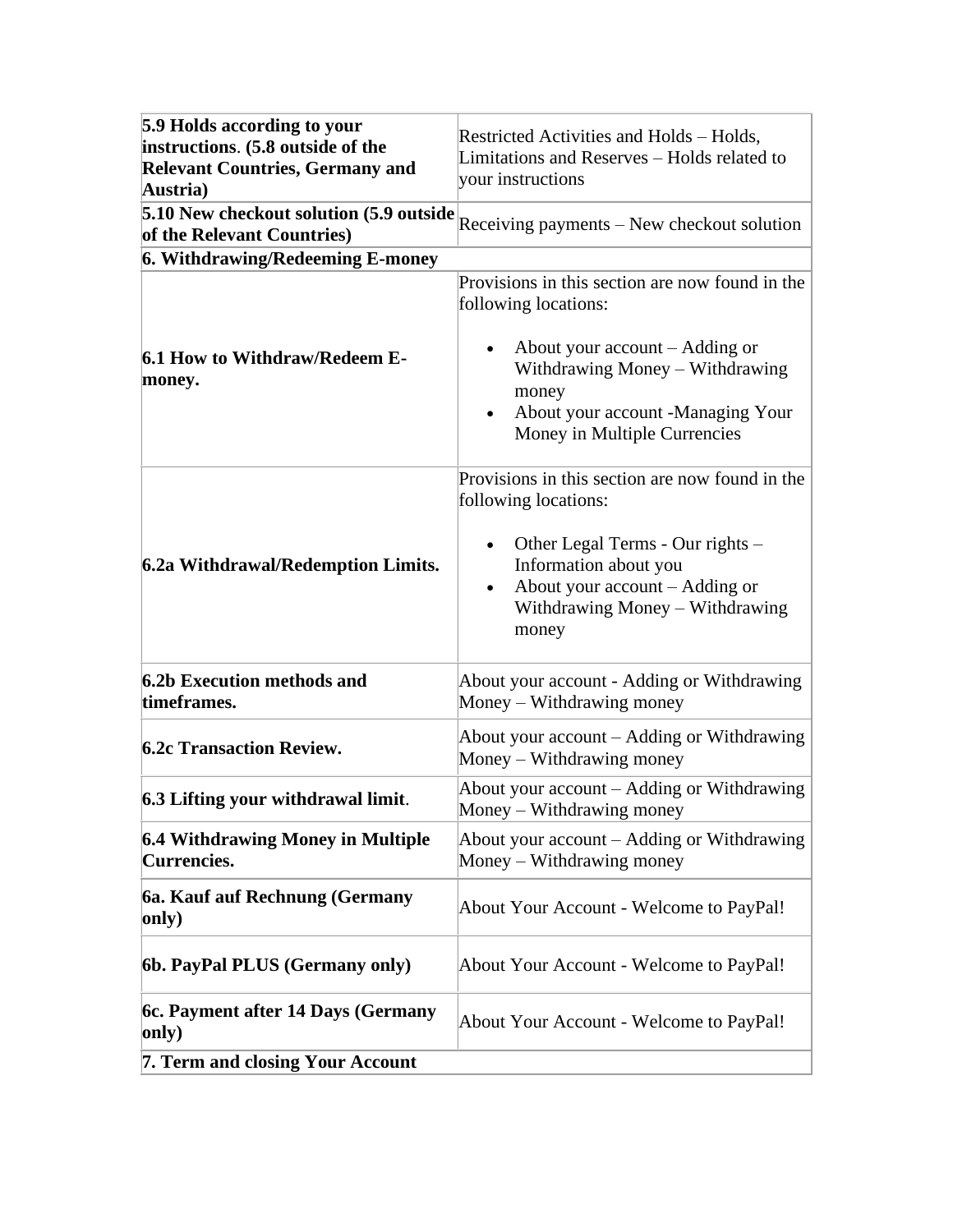| <b>Entire text</b>                            |                               | About your account – Closing your PayPal<br>Account                                                                                                                                                                                                                                                   |
|-----------------------------------------------|-------------------------------|-------------------------------------------------------------------------------------------------------------------------------------------------------------------------------------------------------------------------------------------------------------------------------------------------------|
| 8. Fees and Currency Conversion               |                               |                                                                                                                                                                                                                                                                                                       |
| <b>8.1 Fees.</b>                              |                               | About your account – Fees                                                                                                                                                                                                                                                                             |
| <b>8.2 Currency Conversion.</b>               |                               | Provisions in this section are now found in the<br>following locations:<br>About your account – Managing your<br>Money in Multiple Currencies - How<br>we convert currency<br>About your account – Managing your<br>Money in Multiple Currencies -<br><b>Currency Conversion Choices</b>              |
| <b>8.3 Currency Conversion Choices.</b>       |                               | Provisions in this section are now found in the<br>following locations:<br>About your account – Managing your<br>Money in Multiple Currencies - How<br>we convert currency<br>About your account – Managing your<br>$\bullet$<br>Money in Multiple Currencies -<br><b>Currency Conversion Choices</b> |
| 9. Restricted Activities                      |                               |                                                                                                                                                                                                                                                                                                       |
| 9.1 Restricted Activities.                    |                               | <b>Restricted Activities and Holds - Restricted</b><br>Activities                                                                                                                                                                                                                                     |
| 9.2 Keeping your Payment Instrument<br>Safe.  |                               | About your account – Opening an account –<br>Safe use of your PayPal account                                                                                                                                                                                                                          |
| 9.3 Restricted Activities and<br>Permissions. |                               | About your account – Opening an account –<br>Safe use of your PayPal account                                                                                                                                                                                                                          |
| 10. Your Liability - Actions We May Take      |                               |                                                                                                                                                                                                                                                                                                       |
| 10.1 Your Liability.                          | 10.1a                         | Provisions in this section are now found in the<br>following locations:<br>Restricted Activities and Holds –<br>Actions We May Take if You Engage<br>in Any Restricted Activities<br>Other Legal Terms – Our rights – Your<br>liability                                                               |
|                                               | 10.1b Liability<br>for Claims | Receiving payments – Impact of PayPal Buyer<br>Protection on sellers                                                                                                                                                                                                                                  |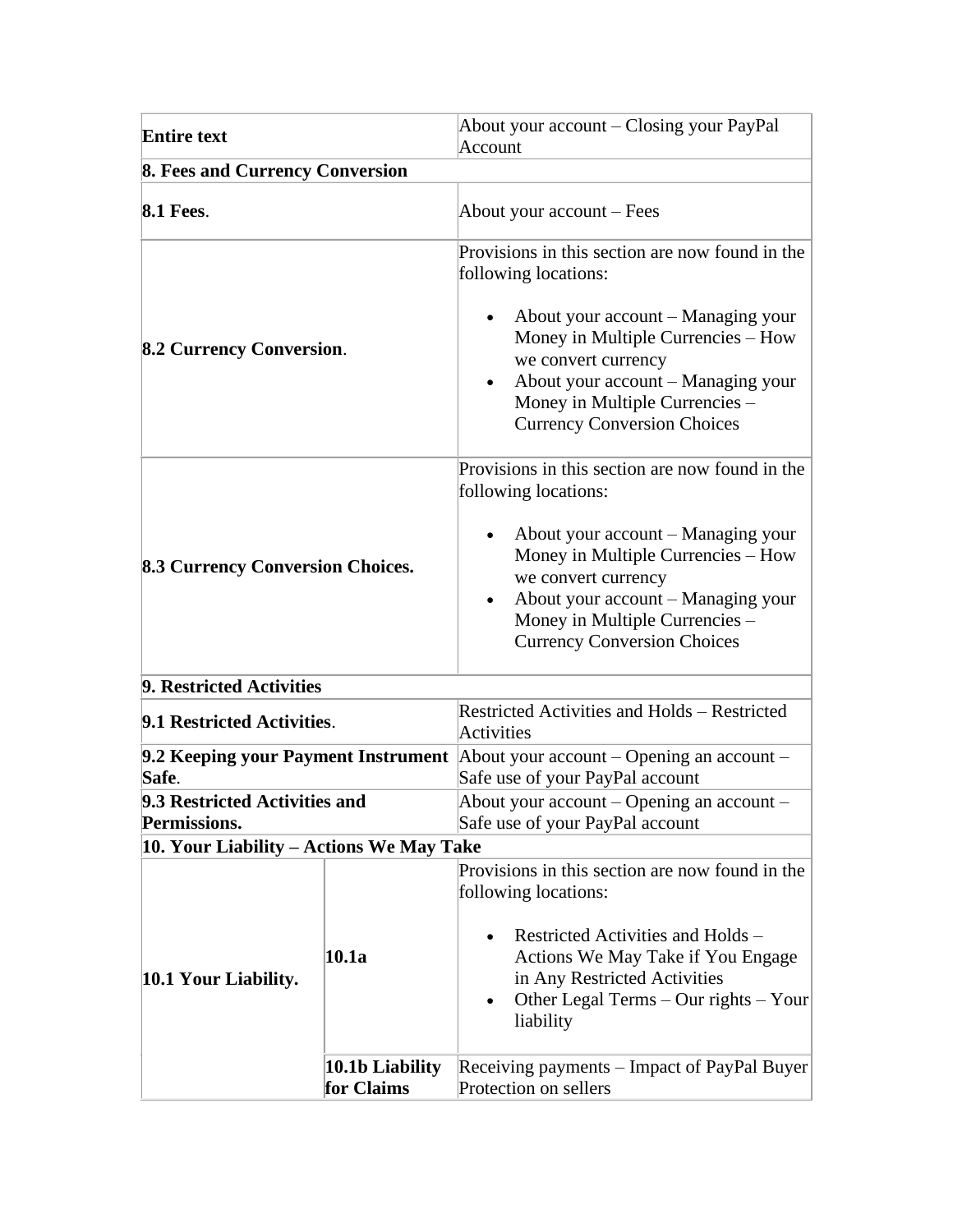|                                                           | under PayPal<br><b>Buyer</b><br><b>Protection.</b><br>10.1c<br>for Your<br>Liability.<br>10.1 <sub>d</sub><br>Temporary<br><b>Holds</b> for<br><b>Disputed</b><br><b>Transactions</b> | <b>Reimbursement</b> Other Legal Terms $-$ Our rights $-$<br>Reimbursement for your liability<br>Provisions in this section are now found in the<br>following locations:<br>Restricted Activities and Holds –<br>Holds, Limitations and Reserves -<br>Holds<br>Receiving payments – Marketplaces<br>sellers |
|-----------------------------------------------------------|---------------------------------------------------------------------------------------------------------------------------------------------------------------------------------------|-------------------------------------------------------------------------------------------------------------------------------------------------------------------------------------------------------------------------------------------------------------------------------------------------------------|
| 10.2 Actions by PayPal.                                   |                                                                                                                                                                                       | Provisions in this section are now found in the<br>following locations:<br>Restricted Activities and Holds -<br>Actions We May Take if You Engage<br>in Any Restricted Activities<br>About your account – Closing your<br>PayPal Account                                                                    |
| 10.3 Limited Access.                                      |                                                                                                                                                                                       | Restricted Activities and Holds - Holds,<br><b>Limitations and Reserves - Account</b><br>Limitations                                                                                                                                                                                                        |
| 10.4 Reserves.                                            |                                                                                                                                                                                       | Restricted Activities and Holds - Holds,<br>Limitations and Reserves - Reserves                                                                                                                                                                                                                             |
| 10.5 Payment Hold                                         |                                                                                                                                                                                       | Restricted Activities and Holds - Holds,<br>Limitations and Reserves - Holds                                                                                                                                                                                                                                |
| 10.6 Information about you (10.7 for<br>users in Germany) |                                                                                                                                                                                       | Other Legal Terms – Our Rights – Information<br>about you                                                                                                                                                                                                                                                   |
| 10.6 eBay Item Hold (Germany only)                        |                                                                                                                                                                                       | Provisions in this section are now found in the<br>following locations:<br>Restricted Activities and Holds –<br>Holds, Limitations and Reserves -<br>Holds<br>Receiving payments - Marketplaces<br>sellers                                                                                                  |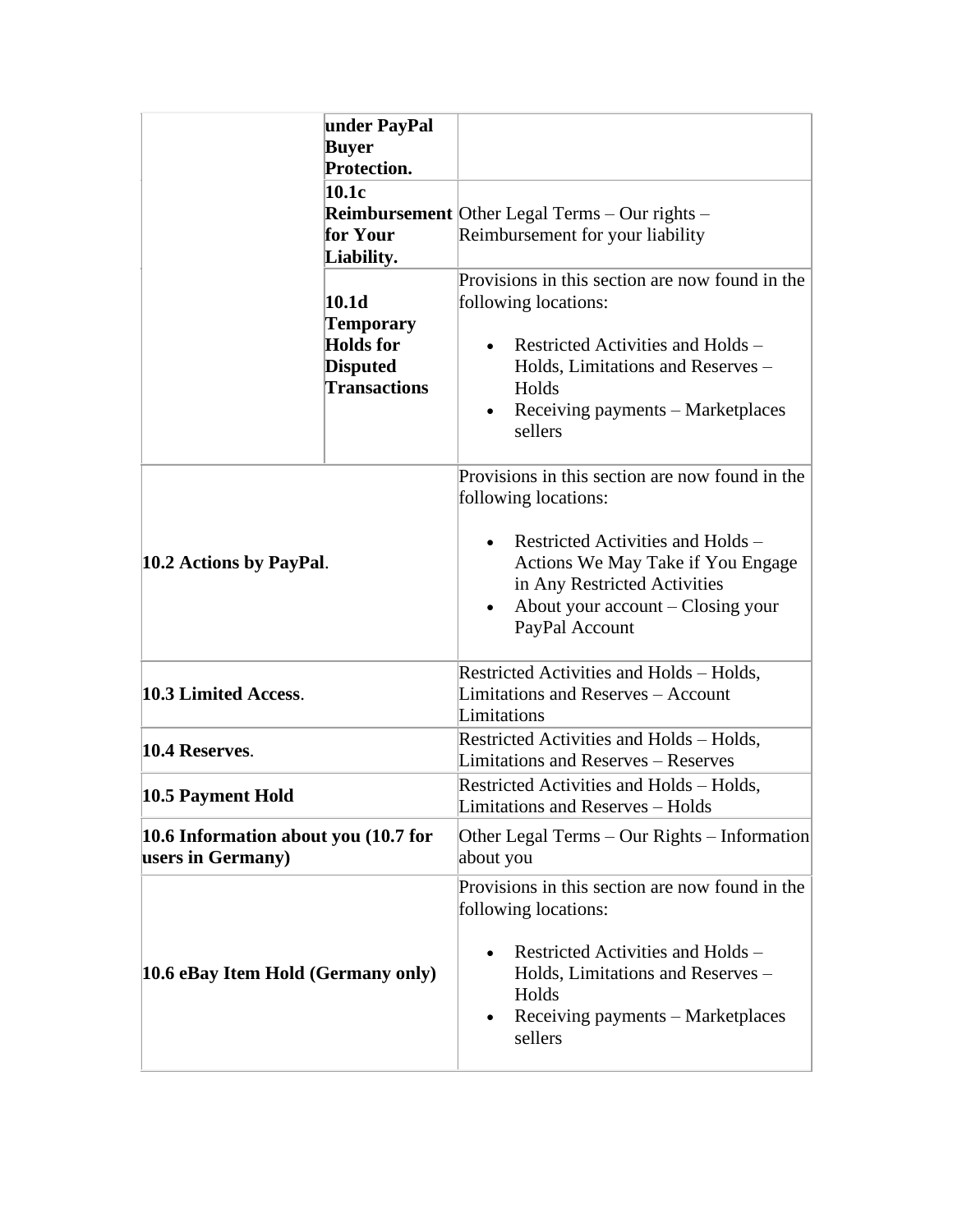| 10.7 Disclosure of reasons for our<br>actions (10.8 for users in Germany)                                     | Other Legal Terms – Communications<br>Between You and Us – Disclosure of reasons<br>for our actions                                                                                                                                                                                                     |
|---------------------------------------------------------------------------------------------------------------|---------------------------------------------------------------------------------------------------------------------------------------------------------------------------------------------------------------------------------------------------------------------------------------------------------|
| 11. Seller Protection Programme                                                                               |                                                                                                                                                                                                                                                                                                         |
| <b>Generally</b>                                                                                              | Separate Seller Protection policy mentioned<br>below is linked from Receiving payments -<br>PayPal Seller Protection                                                                                                                                                                                    |
| 11.1 What is PayPal seller protection?                                                                        | See section 1 of the now separate Seller<br>Protection policy                                                                                                                                                                                                                                           |
| 11.2 Availability of PayPal seller<br>protection                                                              | See section 2 of the now separate Seller<br>Protection policy                                                                                                                                                                                                                                           |
| 11.3 How much protection is provided<br>by PayPal seller protection?                                          | See section 3 of the now separate Seller<br>Protection policy                                                                                                                                                                                                                                           |
| 11.4 What happens when a buyer files<br>a Claim, Chargeback, or Reversal?                                     | See section 4 of the now separate Seller<br>Protection policy                                                                                                                                                                                                                                           |
| 11.5                                                                                                          | See section 5 of the now separate Seller<br>Protection policy                                                                                                                                                                                                                                           |
| 11.6 Eligibility Requirements                                                                                 | See section 6 of the now separate Seller<br>Protection policy                                                                                                                                                                                                                                           |
| 11.7 What are the delivery<br>requirements?                                                                   | See section 7 of the now separate Seller<br>Protection policy                                                                                                                                                                                                                                           |
| 11.8 What is "Proof of Postage"?                                                                              | See section 8 of the now separate Seller<br>Protection policy                                                                                                                                                                                                                                           |
| 11.9 What is "Proof of Delivery"?                                                                             | See section 9 of the now separate Seller<br>Protection policy                                                                                                                                                                                                                                           |
| 11.10 What are examples of<br>items/transactions/cases that are not<br>eligible for PayPal seller protection? | See section 10 of the now separate Seller<br>Protection policy                                                                                                                                                                                                                                          |
| 12. Errors and Unauthorised Transactions                                                                      |                                                                                                                                                                                                                                                                                                         |
|                                                                                                               | Provisions in this section are now found in the<br>following locations:                                                                                                                                                                                                                                 |
| 12.1 Identifying Errors and/or<br><b>Unauthorised Transactions.</b>                                           | About your Account - Account<br><b>Statements and Requesting Account</b><br>Records<br>Resolving Problems – introduction<br>$\bullet$<br>Resolving Problems – If you find a<br>$\bullet$<br>problem<br>Resolving Problems -How we will<br>help<br>Resolving Problems – Where we can't<br>compensate you |
| 12.2 Notifying PayPal of Errors,                                                                              | Resolving Problems – If you find a problem                                                                                                                                                                                                                                                              |
| <b>Unauthorised Transactions and/or</b>                                                                       | Step 2: Tell us about the problem                                                                                                                                                                                                                                                                       |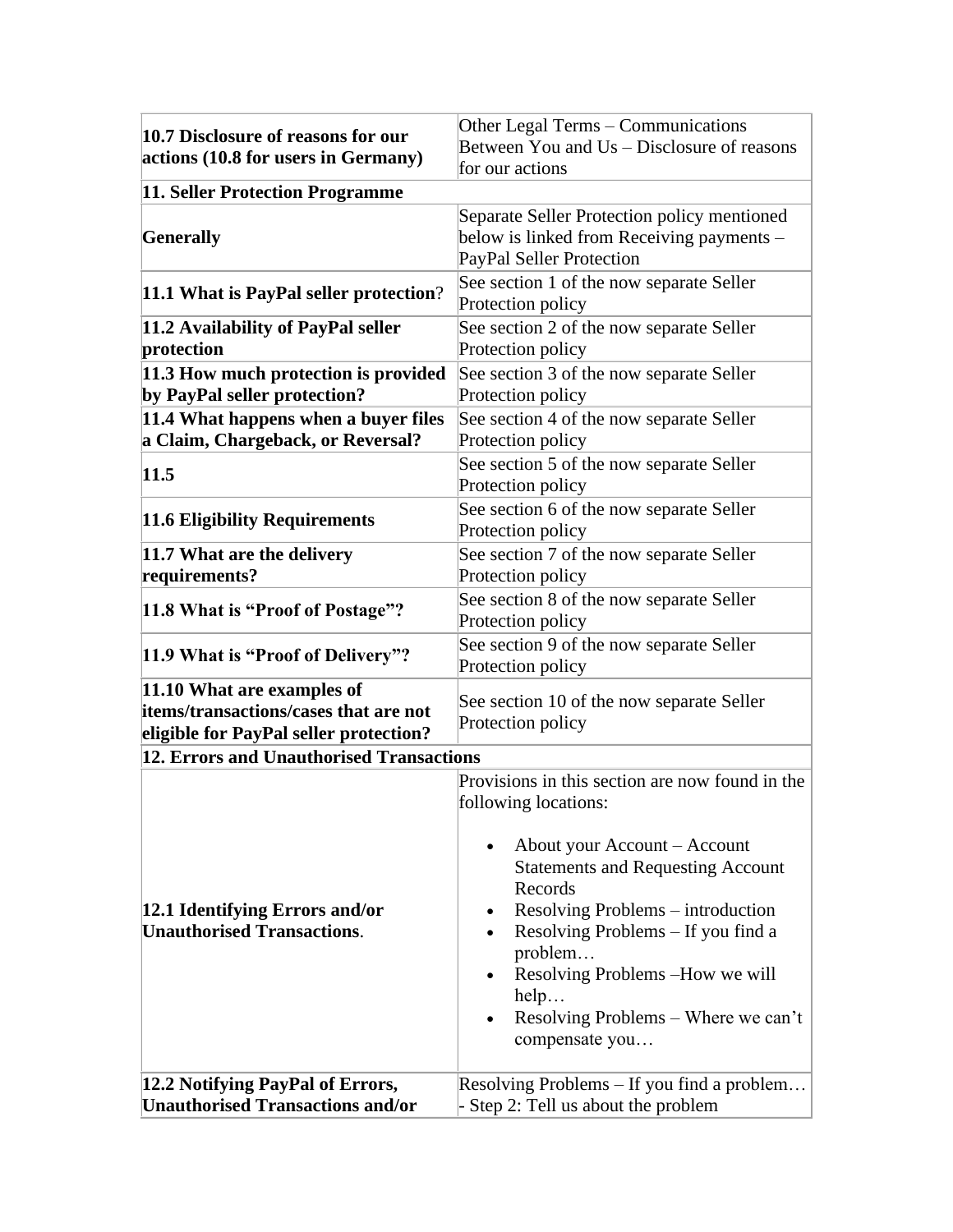| misappropriated or unauthorised use<br>of your Payment Instrument.                       |                                                                                                                                                                                                                                                                            |
|------------------------------------------------------------------------------------------|----------------------------------------------------------------------------------------------------------------------------------------------------------------------------------------------------------------------------------------------------------------------------|
| 12.3 Review of Reports of Errors.                                                        | Provisions in this section are now found in the<br>following locations:<br>Resolving Problems – How we will<br>help<br>Resolving Problems – Where we can't<br>compensate you                                                                                               |
| 12.4 Liability for Unauthorised<br><b>Transactions.</b>                                  | Provisions in this section are now found in the<br>following locations:<br>Resolving Problems -How we will<br>help - an unauthorised payment to<br>another PayPal account<br>Resolving Problems – Where we can't<br>compensate you                                         |
| 12.5 Entitlement to a refund of a<br>payment transaction made under an<br>Authorisation. | Provisions in this section are now found in the<br>following locations:<br>Resolving Problems – How we will<br>help an unexpected billing<br>agreement payment<br>Resolving Problems - Where we can't<br>compensate you - <b>unexpected</b><br>billing agreement payment   |
| $12.6$ Errors.                                                                           | Provisions in this section are now found in the<br>following locations:<br>Resolving Problems -How we will<br>help<br>Resolving Problems -How we will<br>help - an incorrect payment to<br>another PayPal account<br>Resolving Problems – Where we can't<br>compensate you |
| 13. PayPal Buyer Protection                                                              |                                                                                                                                                                                                                                                                            |
| Generally                                                                                | Separate Buyer Protection policy mentioned<br>below is linked from:                                                                                                                                                                                                        |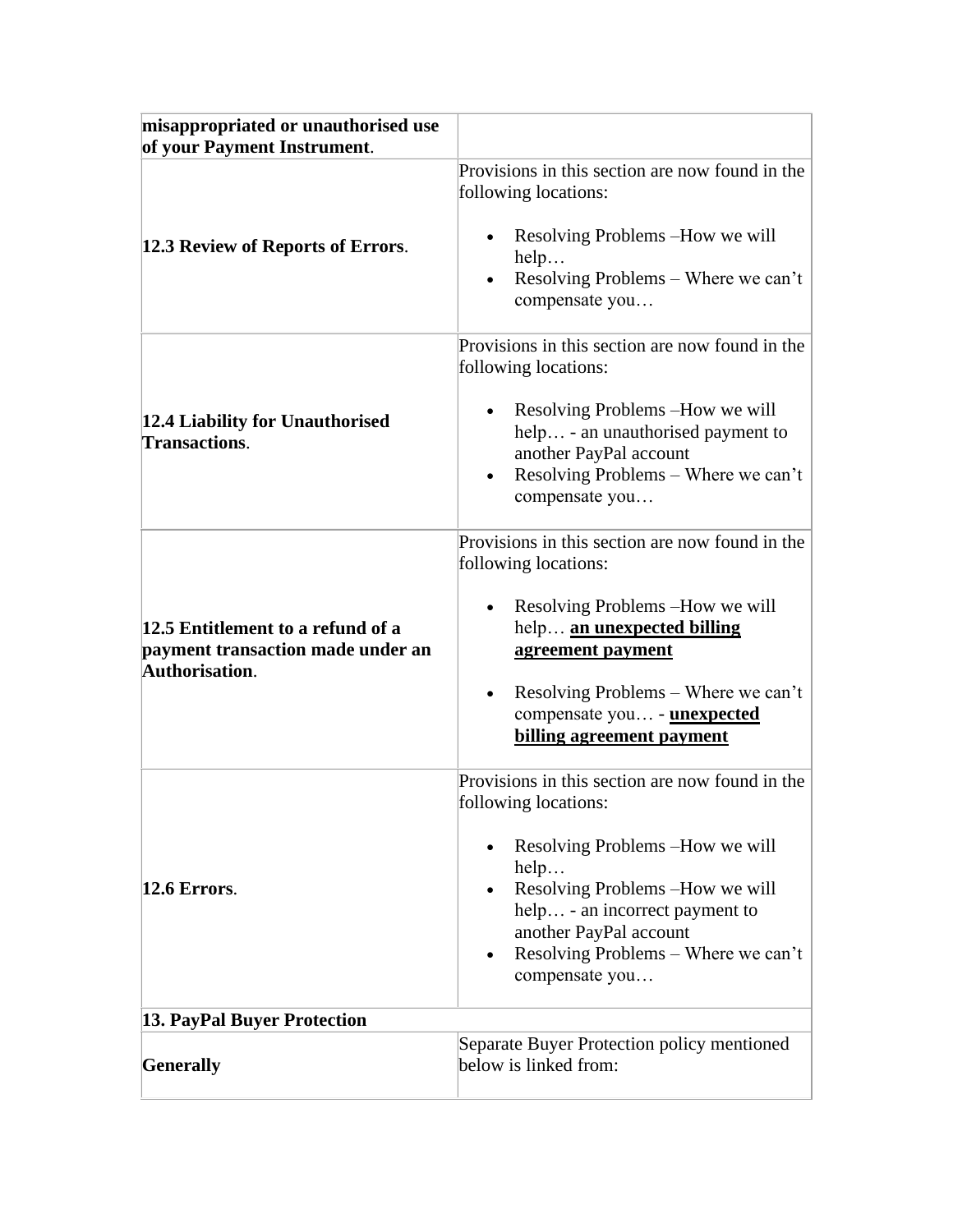|                                                                                                                                      | Making a payment - PayPal Buyer<br>$\bullet$<br>Protection<br>Receiving payments - Impact of<br>PayPal Buyer Protection on sellers |
|--------------------------------------------------------------------------------------------------------------------------------------|------------------------------------------------------------------------------------------------------------------------------------|
| 13.1 What is PayPal Buyer Protection?                                                                                                | See section 1 of the now separate Buyer                                                                                            |
| (Relevant countries only)                                                                                                            | Protection policy                                                                                                                  |
| 13.2 Is PayPal Buyer Protection right<br>for me? (Relevant countries only)                                                           | See section 2 of the now separate Buyer<br>Protection policy                                                                       |
| 13.3 What happens when PayPal<br>makes a final decision in favour of the<br>buyer (Relevant countries only)                          | See section 3 of the now separate Buyer<br>Protection policy                                                                       |
| 13.4 Conditions for reimbursement<br>(Relevant countries only)                                                                       | See section 4 of the now separate Buyer<br>Protection policy                                                                       |
| 13.5 How do I resolve my problem?<br>(Relevant countries only)                                                                       | See section 5 of the now separate Buyer<br>Protection policy                                                                       |
| 13.6 Cooperating with PayPal to<br>resolve the problem (Relevant<br>countries only)                                                  | See section 5 of the now separate Buyer<br>Protection policy                                                                       |
| 13.7 What if my purchase is not eligible<br>for re-imbursement under PayPal<br><b>Buyer Protection? (Relevant countries</b><br>only) | See section 6 of the now separate Buyer<br>Protection policy                                                                       |
| 13.8 What is Significantly Not as<br><b>Described (SNAD)? (Relevant</b><br>countries only)                                           | See section 7 of the now separate Buyer<br>Protection policy                                                                       |
| 13.9 Assumption of rights (Relevant<br>countries only)                                                                               | Other Legal Terms - Our Rights -<br>Assumption of rights                                                                           |
| 13.10 No Double Recovery (Relevant<br>countries only)                                                                                | See section 8 of the now separate Buyer<br>Protection policy                                                                       |
| <b>13.11 Event tickets (Relevant countries</b> See section 9 of the now separate Buyer<br>only)                                      | Protection policy                                                                                                                  |
| 14. Disputes with PayPal                                                                                                             |                                                                                                                                    |
| 14.1 Contact PayPal First.                                                                                                           | <b>Resolving Problems - Complaints – Reporting</b><br>disputes between you and PayPal regarding<br>our services                    |
| 14.2 ECC-Net, Financial Ombudsman<br><b>Service and CSSF.</b>                                                                        | Resolving Problems - Complaints – If you're<br>not happy with the outcome of the complaint<br>process                              |
| 15. General                                                                                                                          |                                                                                                                                    |
| 15.1 Governing Law and Jurisdiction.                                                                                                 | Other Legal Terms - Miscellaneous -<br>Governing Law                                                                               |
| 15.2 No Waiver.                                                                                                                      | Other Legal Terms - Our Rights - No waiver                                                                                         |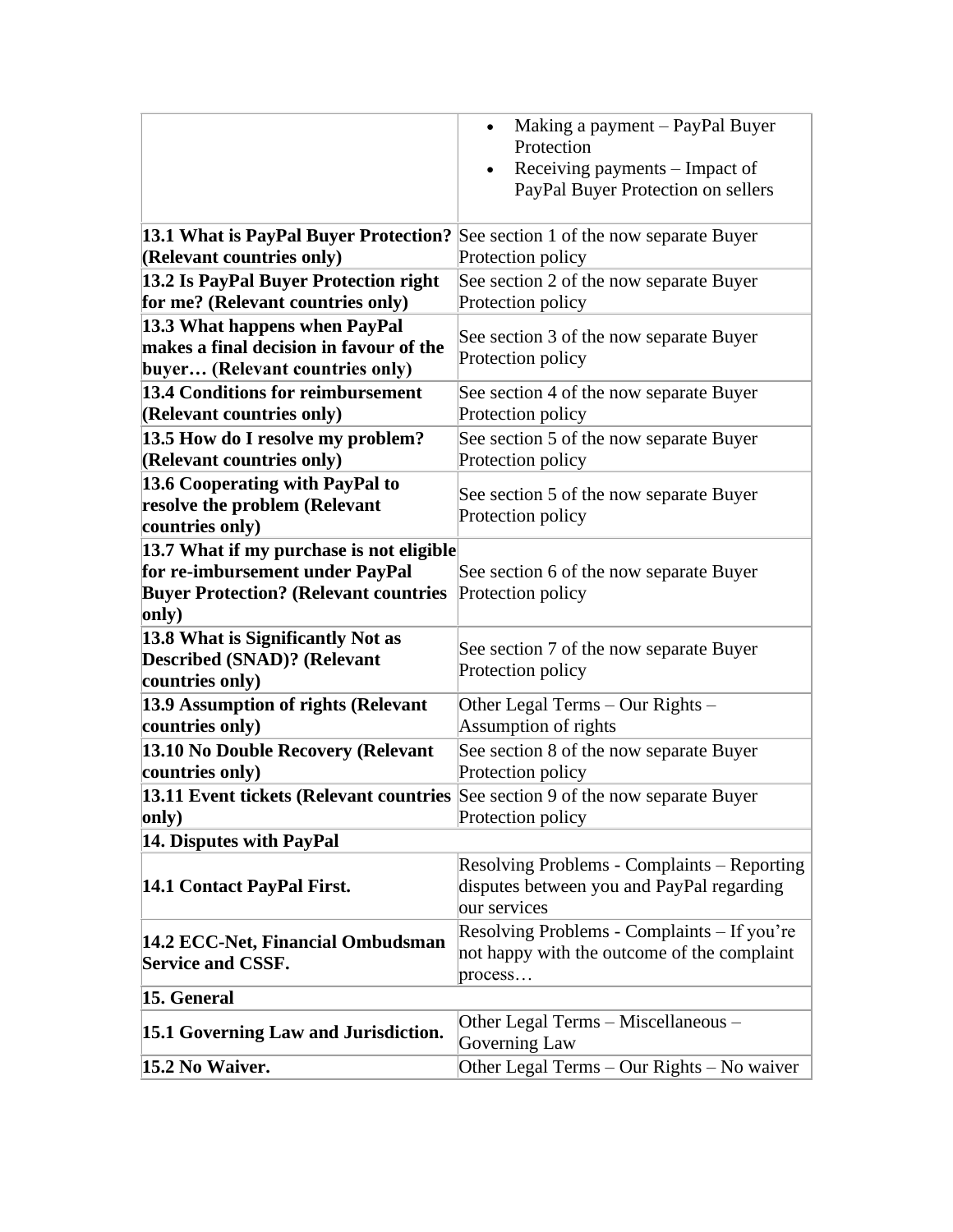| 15.3 Limitations of Liability.                     |                              | Other Legal Terms – Indemnification and<br>Limitation of Liability - Limitation of liability |
|----------------------------------------------------|------------------------------|----------------------------------------------------------------------------------------------|
|                                                    |                              | Provisions in this section are now found in the                                              |
|                                                    |                              | following locations:                                                                         |
|                                                    |                              |                                                                                              |
|                                                    |                              | Other Legal Terms – Indemnification                                                          |
|                                                    |                              | and Limitation of Liability - No                                                             |
| 15.4 No Warranty.                                  |                              | warranty                                                                                     |
|                                                    |                              | About your account – Closing your                                                            |
|                                                    |                              | PayPal Account<br>Other Legal Terms - Indemnification<br>$\bullet$                           |
|                                                    |                              | and Limitation of Liability - Release                                                        |
|                                                    |                              | of PayPal                                                                                    |
|                                                    |                              |                                                                                              |
|                                                    |                              | Other Legal Terms - Indemnification and                                                      |
| 15.5 Indemnification/re-imbursement.               |                              | Limitation of Liability - Indemnification                                                    |
| 15.6 Complete Agreement and third                  |                              | Other Legal Terms - Miscellaneous -                                                          |
| party rights.                                      |                              | Complete Agreement and third party rights                                                    |
| 15.7 Intellectual Property - Software              |                              | Other Legal Terms - Intellectual Property -                                                  |
| Licence grant.                                     |                              | License grants, generally                                                                    |
|                                                    | 15.8a Licences<br>granted by | Other Legal Terms – Intellectual Property –                                                  |
|                                                    | PayPal                       | PayPal's Trademarks                                                                          |
|                                                    | 15.8b Licences               |                                                                                              |
|                                                    | granted by you               |                                                                                              |
| 15.8 Intellectual                                  | <b>Your business-</b>        | Other Legal Terms - Intellectual Property -                                                  |
| <b>Property – Content</b><br><b>Licence Grant.</b> | related                      | License grant from sellers to the PayPal<br>companies                                        |
|                                                    | intellectual                 |                                                                                              |
|                                                    | property                     |                                                                                              |
|                                                    | 15.8b Licences               | Other Legal Terms - Intellectual Property -                                                  |
|                                                    | Your content                 | granted by you -License grant from you to the PayPal                                         |
|                                                    |                              | companies; intellectual property warranties                                                  |
| 15.9 Third Party Permissions.                      |                              | About your Account – Opening an account –                                                    |
|                                                    |                              | Safe use of your PayPal account                                                              |
|                                                    |                              | Other Legal Terms - Miscellaneous - PayPal                                                   |
| 15.10 PayPal as Login Method.                      |                              | as Login Method                                                                              |
|                                                    |                              | Other Legal Terms - Miscellaneous -                                                          |
| 15.11 Corporate customers.                         |                              | Corporate customers                                                                          |
| 16. Definitions                                    |                              |                                                                                              |
| All text                                           |                              | See "Defined words" table below                                                              |
| <b>Schedule 1. Table of Fees</b>                   |                              |                                                                                              |
| <b>Introduction</b>                                |                              | About your account – Fees                                                                    |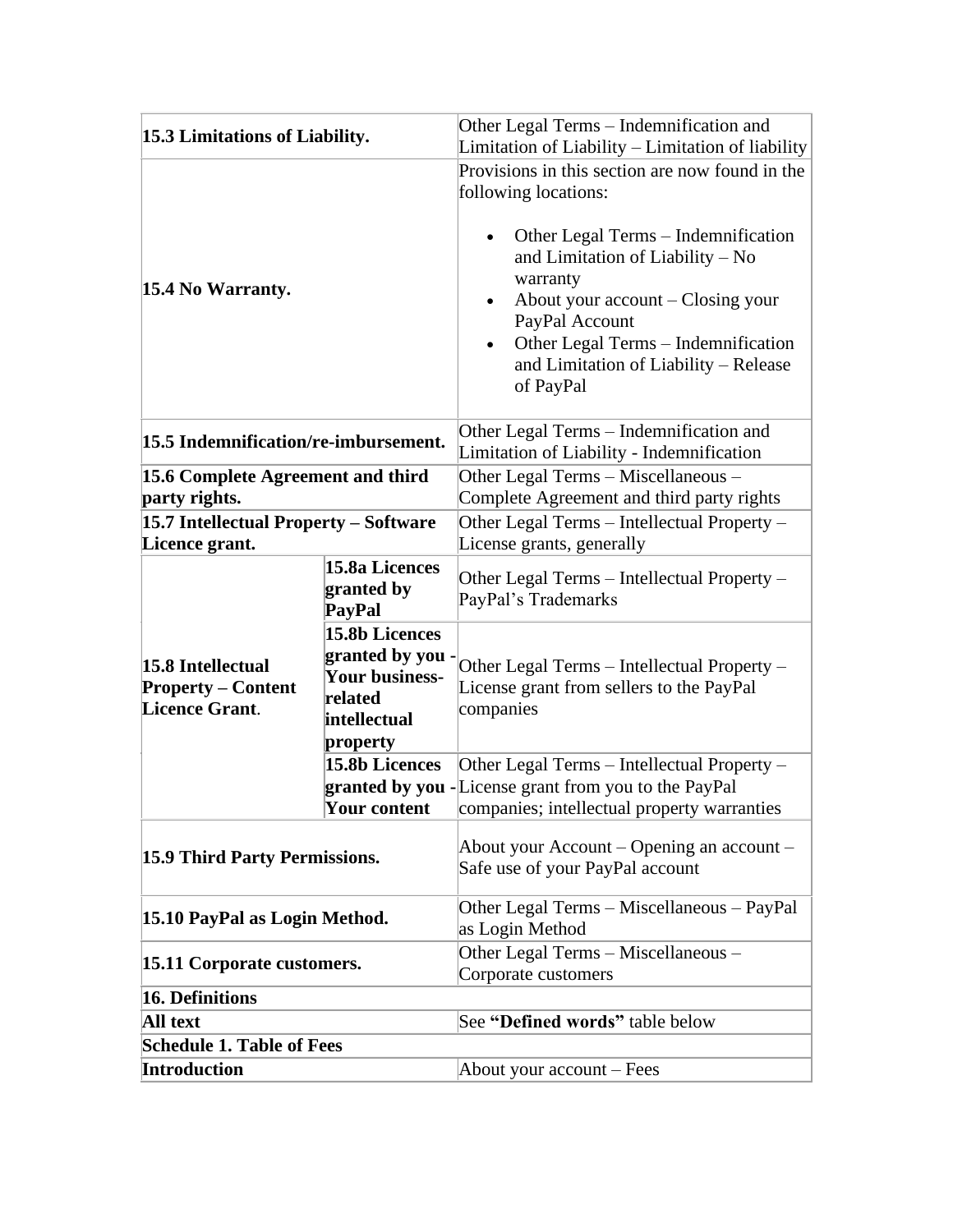| Terms and conditions in A2.2.3<br><b>Merchant rate</b> | Provisions in this section are now found in the<br>following locations:<br>About your account – Fees<br>Receiving payments – Merchant rate |
|--------------------------------------------------------|--------------------------------------------------------------------------------------------------------------------------------------------|
| Remainder                                              | Provisions in this schedule are now found in<br>our dedicated Fees page. Linked from:<br>About your $account - Fees$                       |

## **2) Defined words:**

| Defined words in the<br>user agreement effective<br>before December 11,<br>2019 | Treatment of the defined word in the user agreement<br>effective on/after December 11, 2019                                                                                 |
|---------------------------------------------------------------------------------|-----------------------------------------------------------------------------------------------------------------------------------------------------------------------------|
| "Account" or "PayPal<br>Account"                                                | Refer instead to "account" and "PayPal account"                                                                                                                             |
| "Add Funds"                                                                     | Refer instead to "Add Funds" introduced in:<br>About your Account – Adding or Withdrawing Money<br>- Adding money                                                           |
| "Agreement"                                                                     | Refer instead to "user agreement"                                                                                                                                           |
| "AIS Provider"                                                                  | Refer instead to "third party service provider" as introduced<br>in:<br>About your Account – Opening an Account – Safe use<br>of your PayPal account                        |
| "Authorise" or<br>"Authorisation"                                               | Refer instead to "authorise" and "authorisation" as introduced<br>in:<br>Making A Payment – Setting up automatic charges<br>from your account                               |
| "Balance"                                                                       | Refer instead to "money in your account" generally and<br>money in the "PayPal balance" and the "reserve account"<br>depending on the circumstances, each as introduced in: |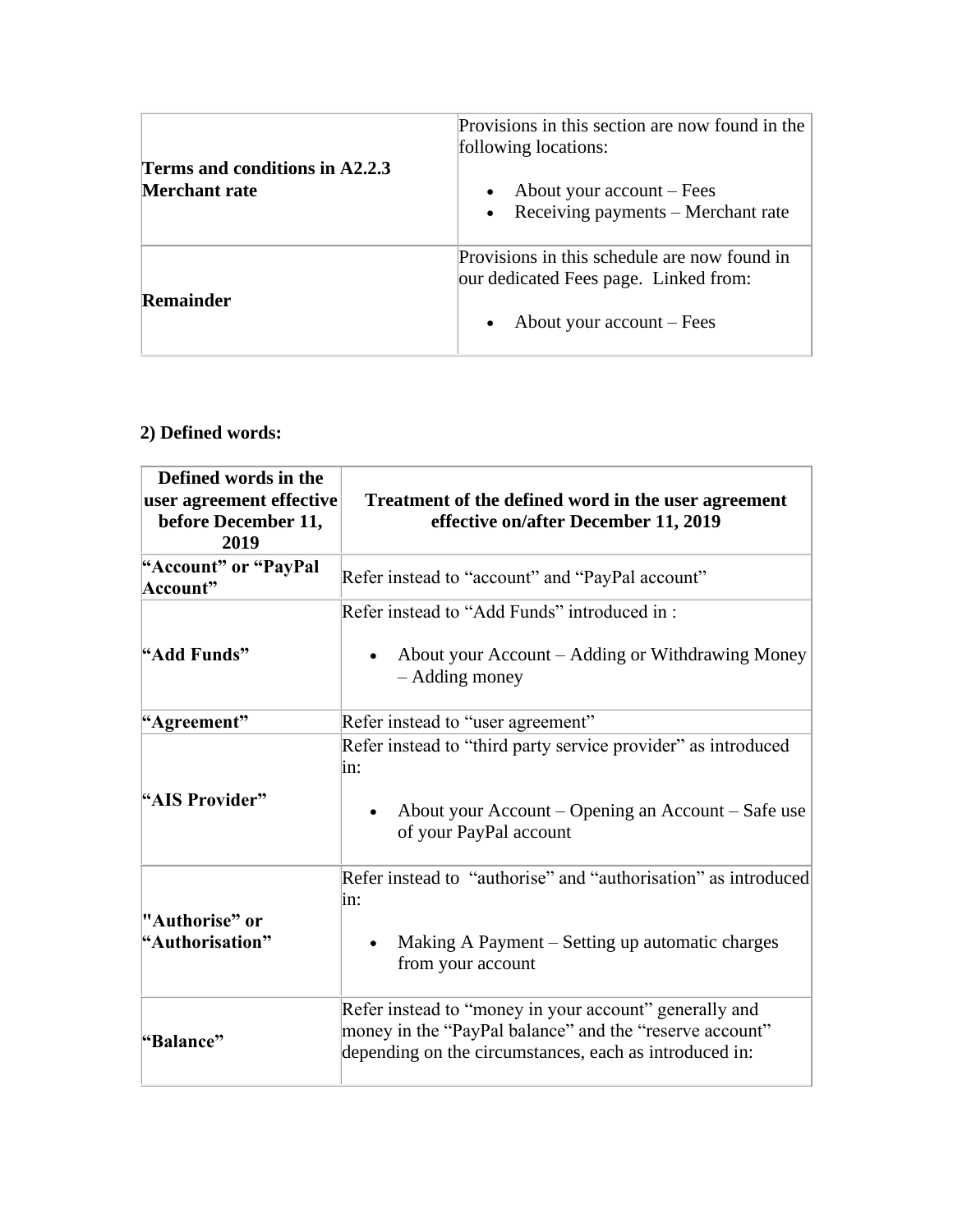|                                | About your Account – Holding and using a PayPal<br>balance                                                                                                                                             |
|--------------------------------|--------------------------------------------------------------------------------------------------------------------------------------------------------------------------------------------------------|
|                                | Refer instead to "Bank Confirmation process" introduced in:                                                                                                                                            |
| "Bank Confirmation<br>process" | About your Account – Linking and Unlinking a<br><b>Funding Source</b><br>our Help and Contact pages                                                                                                    |
| "Bank Funded                   | Refer instead to any reference to a payment from your account                                                                                                                                          |
| Payment"                       | funded by a payment from your bank account.                                                                                                                                                            |
|                                | Refer instead to "business account" introduced in:                                                                                                                                                     |
| "Business Account"             | About your Account – Opening an account – Personal<br>accounts / Business accounts                                                                                                                     |
|                                | Refer instead to "Business Day" introduced in:                                                                                                                                                         |
| "Business Days"                | About your account - Adding or Withdrawing Money<br>- Withdrawing money                                                                                                                                |
| "buyer"                        | Refer instead to references to "buyer"                                                                                                                                                                 |
| "calendar year"                | No longer defined                                                                                                                                                                                      |
| "Card Processing<br>Agreement" | Refer instead to "Commercial Entity Agreements"<br>introduced in:<br>About your Account – Opening an account –<br><b>Commercial Entity Status</b>                                                      |
|                                | Refer instead to "change" as used in:                                                                                                                                                                  |
| "Change"                       | About your Account - Welcome to PayPal!                                                                                                                                                                |
|                                | Refer instead to "chargeback" introduced in:                                                                                                                                                           |
| "Chargeback"                   | Receiving Payments – Refunds and reversals of<br>payments - Reversals                                                                                                                                  |
| "Claim"                        | Refer instead to "claim" introduced in the PayPal Buyer<br>Protection Policy, which is also linked from the following<br>sections in the user agreement:<br>Making a Payment – PayPal Buyer Protection |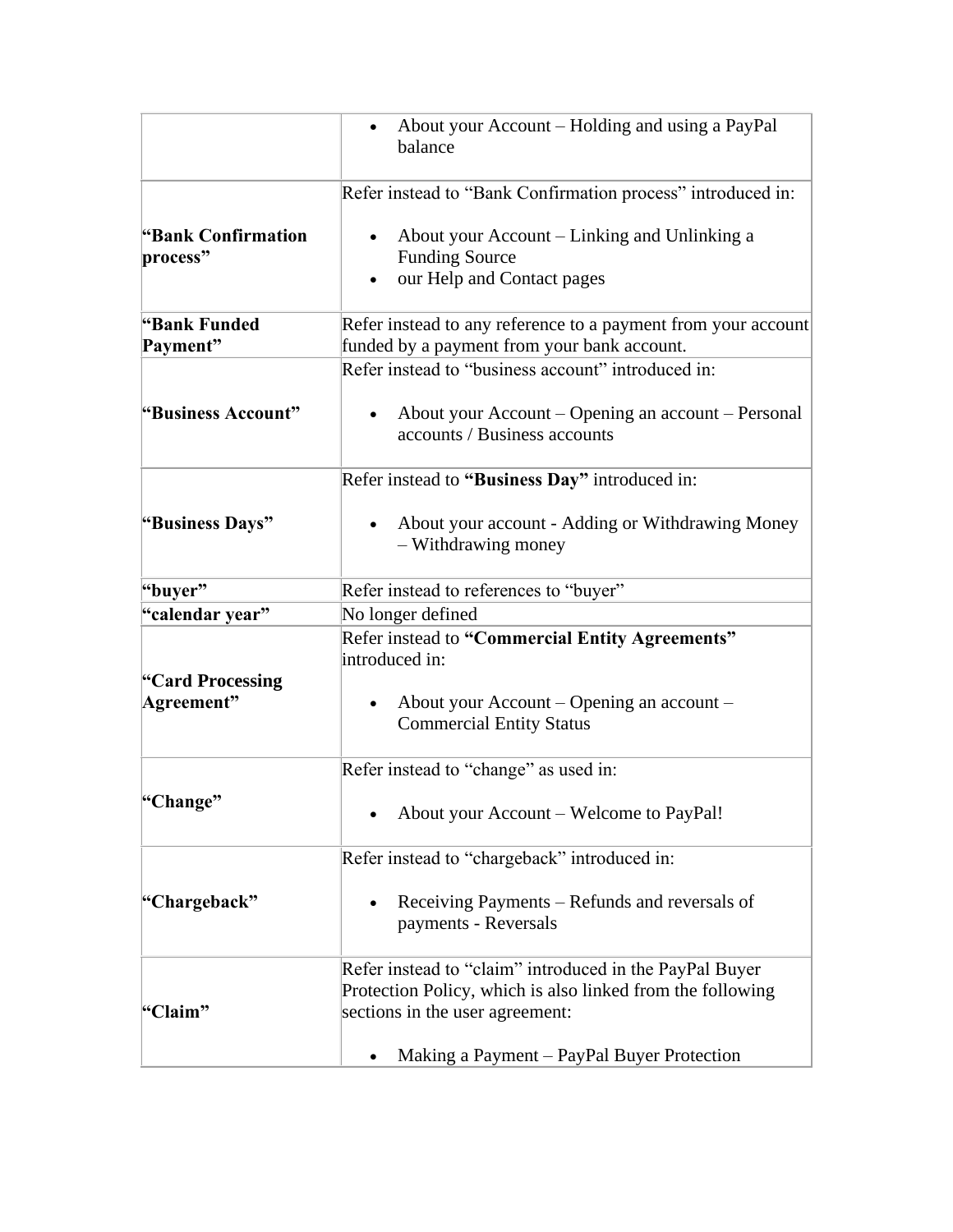|                                                         | Receiving Payments - Impact of PayPal Buyer<br>Protection on sellers                                                                                       |
|---------------------------------------------------------|------------------------------------------------------------------------------------------------------------------------------------------------------------|
| "Commercial<br>Transaction"                             | Refer instead to our Fees page                                                                                                                             |
| "Credit Card                                            | Refer instead to the following for availability of withdrawals<br>to credit card:                                                                          |
| <b>Withdrawal Region"</b>                               | • About your account - Adding or Withdrawing Money<br>- Withdrawing money                                                                                  |
| "Cross Border"                                          | Refer instead to our Fees page                                                                                                                             |
|                                                         | Refer instead to "contact us" in:                                                                                                                          |
| "Customer Service"                                      | Other Legal Terms – Communications Between You<br>and $Us$ – Contact us                                                                                    |
|                                                         | Refer instead to these terms introduced in:                                                                                                                |
| "data controller" "data<br>processor" "data<br>subject" | Other Legal Terms – Miscellaneous – Your use of<br>$\bullet$<br>information; Data protection laws<br><b>Our Privacy Statement</b>                          |
|                                                         | Refer instead to references to "data protection laws"<br>introduced in:                                                                                    |
| "Data Protection Laws"                                  | Other Legal Terms – Miscellaneous – Your use of<br>information; Data protection laws<br><b>Our Privacy Statement</b><br>$\bullet$                          |
| "Days"                                                  | No longer defined                                                                                                                                          |
|                                                         | Refer instead to the "following sources" in:                                                                                                               |
| "Default Funding<br>Sources"                            | Making a Payment – Funding Your Payment –<br>Funding payments you send from your account                                                                   |
|                                                         | Refer instead to "dispute" introduced in the PayPal Buyer<br>Protection Policy, which is also linked from the following<br>sections in the user agreement: |
| "Dispute"                                               | Making a Payment – PayPal Buyer Protection<br>Receiving Payments - Impact of PayPal Buyer<br>Protection on sellers                                         |
| "Domestic"                                              | Refer instead to our Fees page                                                                                                                             |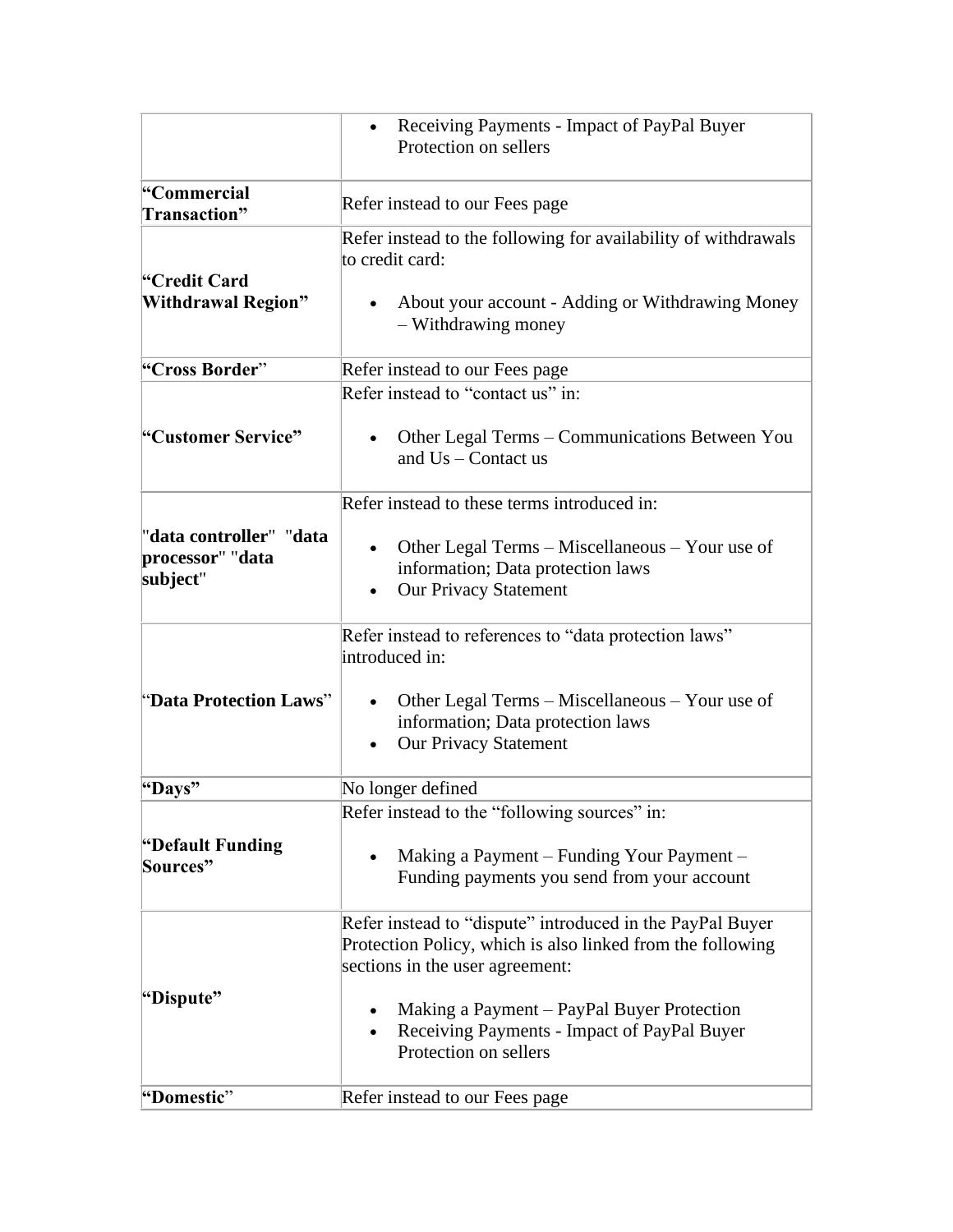| "eBay"                                  | No longer defined                                                                                                                                                                                                                                                       |
|-----------------------------------------|-------------------------------------------------------------------------------------------------------------------------------------------------------------------------------------------------------------------------------------------------------------------------|
|                                         | Refer instead to "eCheque" introduced in:                                                                                                                                                                                                                               |
| "eCheque"                               | About your account - Linking and Unlinking a<br>Funding Source - Risk of reversals to your funding<br>source and when eCheques may arise                                                                                                                                |
|                                         | Refer instead to "electronic money" in:                                                                                                                                                                                                                                 |
| "E-money"                               | About your account - Linking and Unlinking a<br>Funding Source - introduction                                                                                                                                                                                           |
| "Europe I"                              | Refer instead to our Fees page                                                                                                                                                                                                                                          |
| "Europe II"                             | Refer instead to our Fees page                                                                                                                                                                                                                                          |
| "European Economic<br>Area" or "EEA"    | No longer defined                                                                                                                                                                                                                                                       |
|                                         | Refer instead to "Event" introduced in:                                                                                                                                                                                                                                 |
| "Event"                                 | the PayPal Buyer Protection Policy                                                                                                                                                                                                                                      |
| "Fees"                                  | Refer instead to our Fees page                                                                                                                                                                                                                                          |
| "Full Programme User" No longer defined |                                                                                                                                                                                                                                                                         |
| "Funding Source"                        | Refer instead to "funding source" as introduced in in:<br>About your account - Linking and Unlinking a<br><b>Funding Source</b>                                                                                                                                         |
|                                         | Refer instead to "Security / Fraud problem" as introduced in:                                                                                                                                                                                                           |
| "Improper Account<br>Access"            | Resolving Problems $-$ If you find a problem - Step<br>1: Take a few moments to identify the type of problem                                                                                                                                                            |
| "Information"                           | No longer defined                                                                                                                                                                                                                                                       |
| "Instant Transfer"                      | Refer instead to "instant transfer" or "Instant Transfer" as<br>introduced in:<br>Making a Payment – Adding or Withdrawing Money -<br>$\bullet$<br><b>Withdrawing Money</b><br>Making a Payment - Funding Your Payment -<br>Funding payments you send from your account |
| "Link and Confirm<br>Card process".     | Refer instead to "Link and Confirm Card process" as<br>introduced in:                                                                                                                                                                                                   |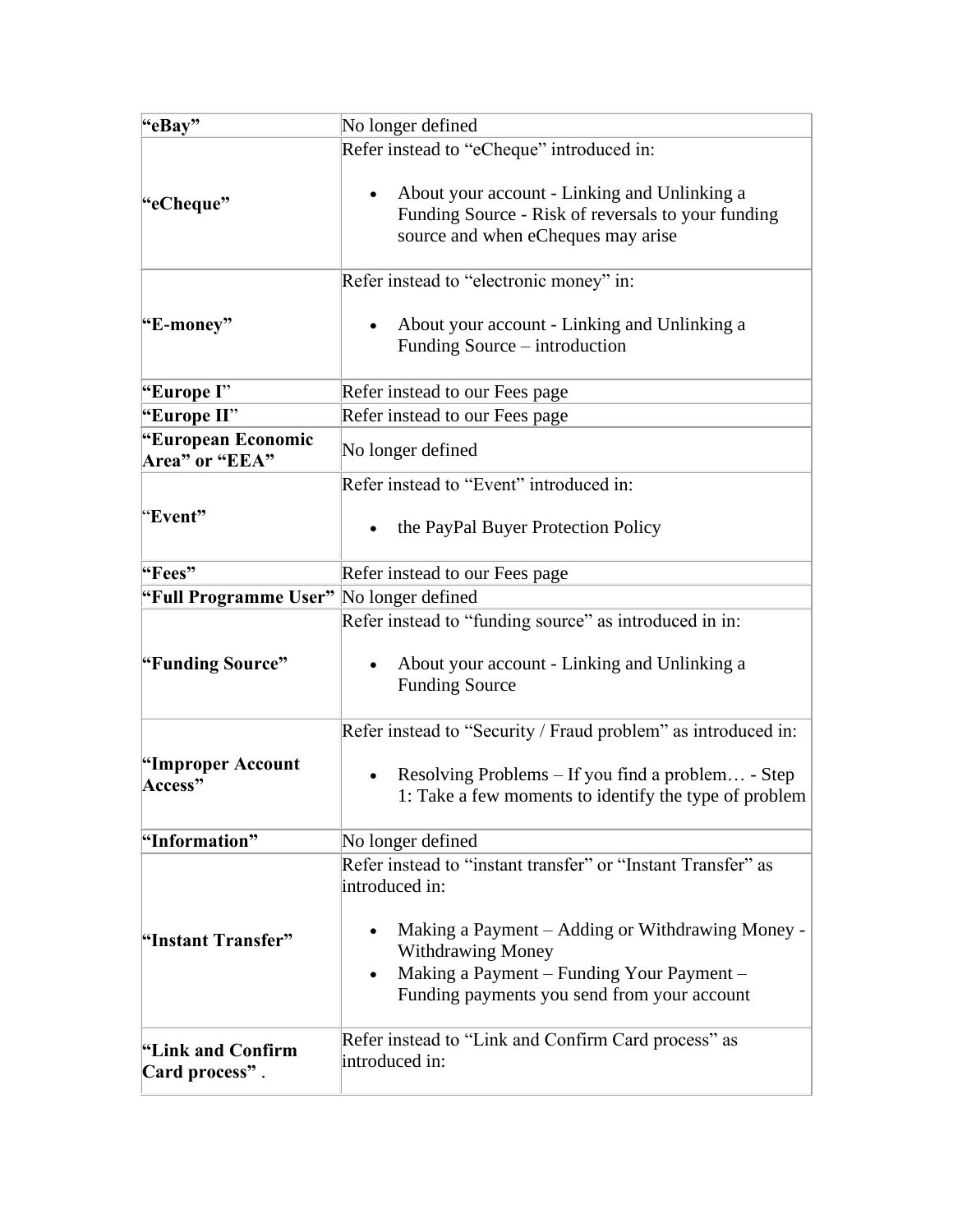|                                                          | Making A Payment – Linking and Unlinking a<br><b>Funding Source</b>                                                                                                |
|----------------------------------------------------------|--------------------------------------------------------------------------------------------------------------------------------------------------------------------|
| "Mass Payments"<br>(alternatively known as<br>"Payouts") | See our Fees page                                                                                                                                                  |
|                                                          | Refer instead to "Seller delayed payments" as introduced in:                                                                                                       |
| "Merchant Processing<br>Delay"                           | Making A Payment – Setting up automatic charges<br>from your account - Seller delayed payments                                                                     |
|                                                          | Refer instead to "micro-enterprise" as introduced in:                                                                                                              |
| "Micro-Enterprise"                                       | Other Legal Terms – Miscellaneous – Corporate<br>customers                                                                                                         |
| "Northern Europe"                                        | See our Fees page                                                                                                                                                  |
|                                                          | Refer instead to "not received" as introduced in the PayPal<br>Buyer Protection Policy, which is also linked from the<br>following sections in the user agreement: |
| "Not Received"                                           | Making a Payment – PayPal Buyer Protection<br>Receiving Payments - Impact of PayPal Buyer<br>Protection on sellers                                                 |
|                                                          | Refer instead to "risk of reversal" as introduced in:                                                                                                              |
| "NSF Risk"                                               | About your account - Linking and Unlinking a<br>Funding Source - Risk of reversals to your funding<br>source and when eCheques may arise                           |
|                                                          | Refer instead to "PayPal balance" as introduced in:                                                                                                                |
| "Payment Account"                                        | About Your Account – Holding and using a PayPal<br>balance – PayPal balance                                                                                        |
| "Payment Instrument"                                     | Refer instead to "PayPal account" and "account".                                                                                                                   |
|                                                          | Refer instead to "payment instruction" as introduced in:                                                                                                           |
| "Payment Order"                                          | Making A Payment – General Provisions for making a<br>payment – Your payment instruction                                                                           |
| "Payment Recipient"                                      | Refer instead to "payment recipient" as introduced and used<br>in:                                                                                                 |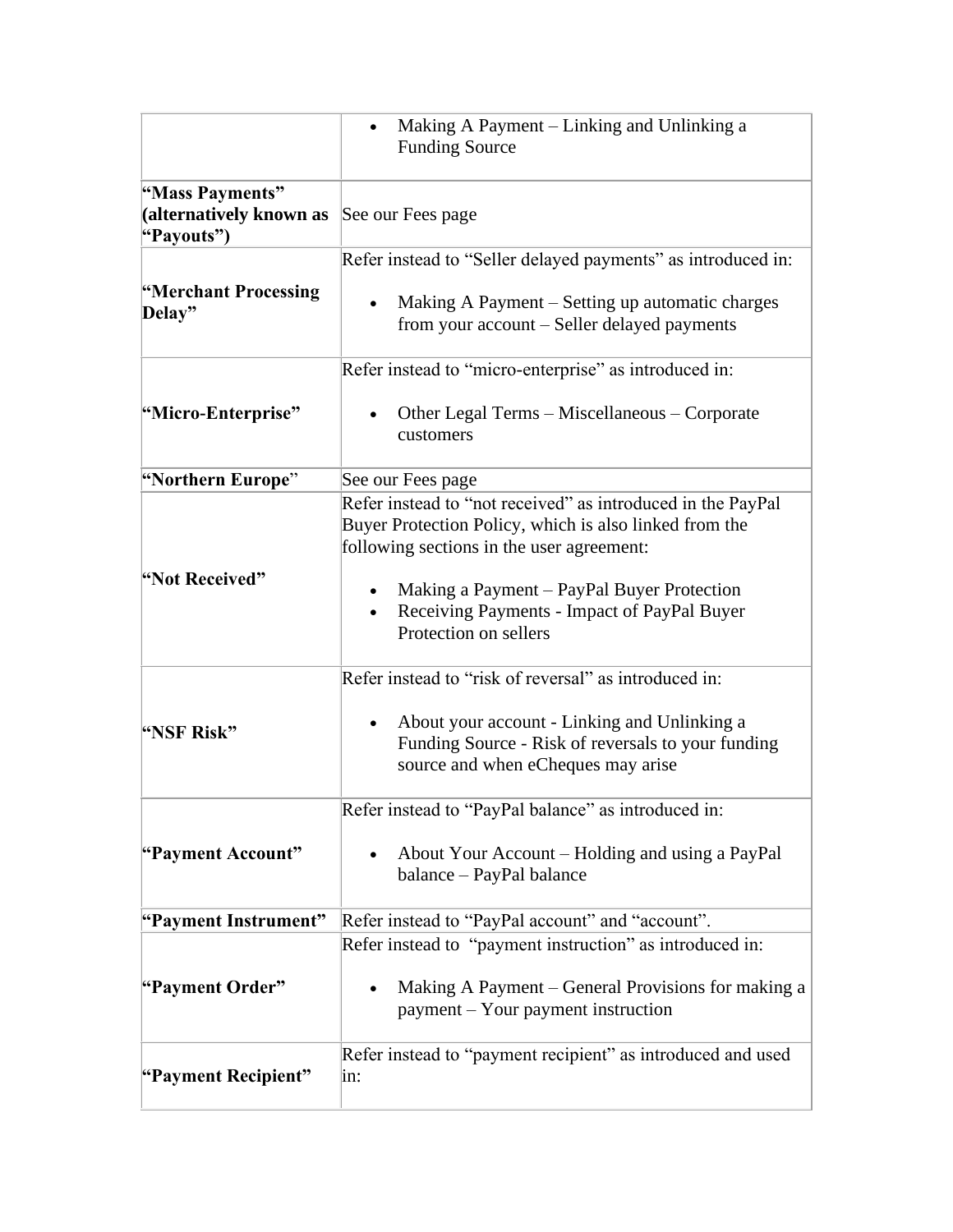|                                       | the PayPal Seller Protection Policy.                                                                                                                     |
|---------------------------------------|----------------------------------------------------------------------------------------------------------------------------------------------------------|
|                                       | Refer instead to "payment review" as introduced in:                                                                                                      |
| "Payment Review"                      | Restricted Activities and Holds - Holds, Limitations<br>and Reserves - Payment review                                                                    |
|                                       | Refer instead to "PayPal" as introduced in:                                                                                                              |
| "PayPal," "we," "us" or<br>"our"      | the first paragraph in the section Welcome to PayPal<br>Other Legal Terms - Communications Between You<br>and Us - Contact Us                            |
|                                       | Refer to "we", "us" and "our" throughout the user agreement.                                                                                             |
| "PayPal Business<br>Payment"          | No longer defined                                                                                                                                        |
|                                       | Refer instead to "PayPal Buyer Protection" as introduced in:                                                                                             |
| "PayPal Buyer"<br><b>Protection</b> " | the PayPal Buyer Protection Policy.                                                                                                                      |
| "PayPal Credit"                       | Refer instead to "PayPal Credit" on the PayPal website                                                                                                   |
| "PayPal Group"                        | Refer instead to "affiliates" as introduced in:<br>Other Legal Terms – Indemnification and Limitation<br>of Liability                                    |
| <b>Payments</b>                       | "PayPal Location Based Where still offered by PayPal and labelled by PayPal as such,<br>this is functionality enabling a user to receive a point of sale |
| Functionality"<br>"PayPal Mobile App" | payment without using a card terminal.<br>No longer used                                                                                                 |
| "PayPal POS<br>Functionality"         | No longer used                                                                                                                                           |
| "PayPal website(s)"                   | Refer instead to "PayPal website" or "our website".                                                                                                      |
| "Personal Account"                    | Refer instead to "personal account" as introduced in:<br>About your Account – Opening an Account – Personal<br>accounts                                  |
|                                       | Refer instead to "personal data" as introduced in:                                                                                                       |
| "personal data"                       | Other Legal Terms – Miscellaneous – Your use of<br>information; Data protection laws<br><b>Our Privacy Statement</b><br>٠                                |
| "Personal Transaction"                | Refer instead to the Fees page                                                                                                                           |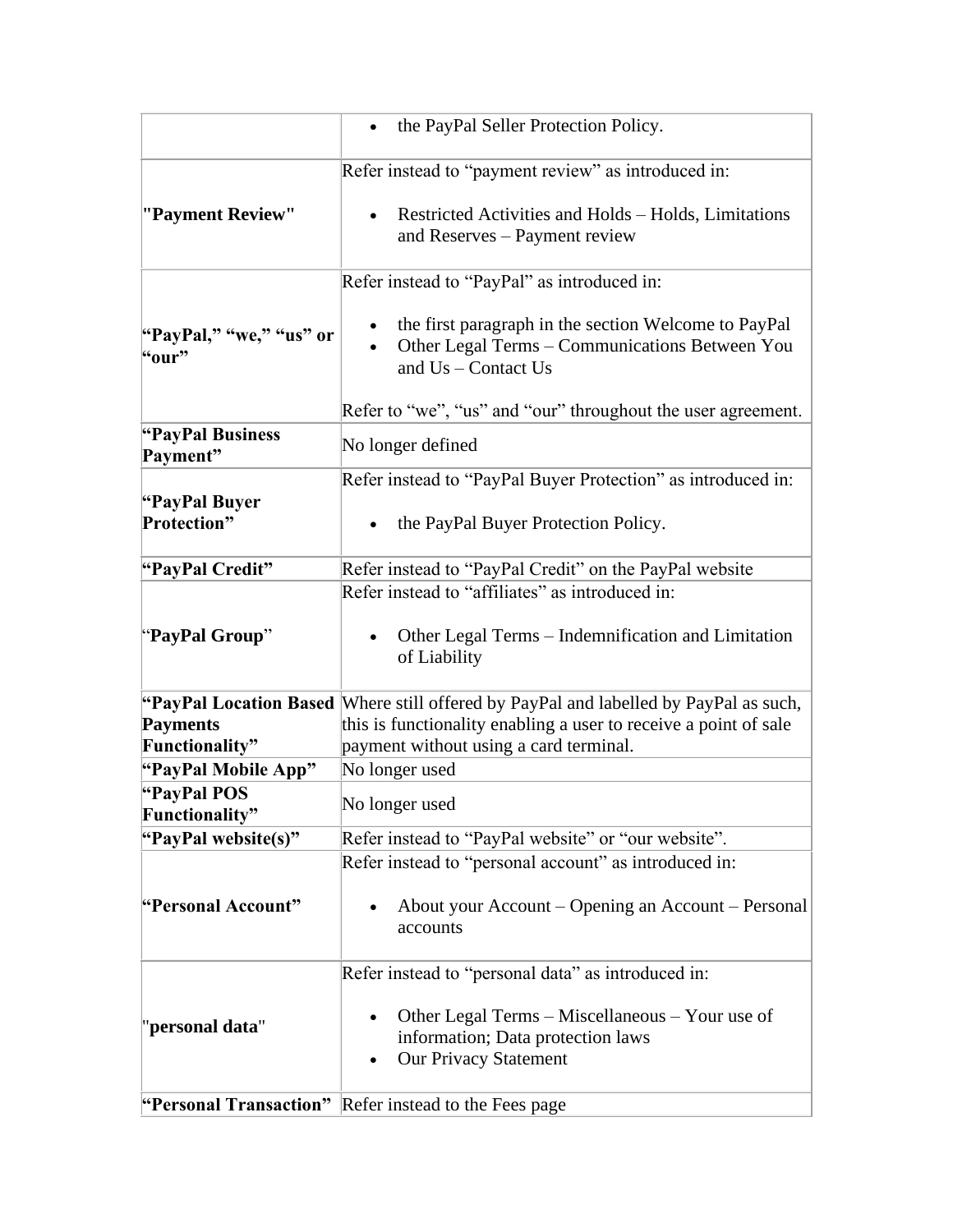|                                              | Refer instead to "third party service provider" as introduced<br>in:                                                              |
|----------------------------------------------|-----------------------------------------------------------------------------------------------------------------------------------|
| "PIS Provider"                               | About your Account – Opening an Account – Safe use<br>$\bullet$<br>of your PayPal account                                         |
|                                              | Refer instead to "PayPal policy" as introduced in:                                                                                |
| "Policy" or "Policies"                       | Restricted Activities and Holds – Holds, Limitations<br>and Reserves - Payment review                                             |
| "Policy Update"                              | Refer instead to "notice on the Policy Updates page of our<br>website" as introduced in:                                          |
|                                              | About Your Account - Welcome to PayPal!<br>$\bullet$                                                                              |
|                                              | Refer instead to "preapproved payment" as introduced in:                                                                          |
| "Pre-approved"<br>Payment"                   | Making A Payment – Setting up automatic charges<br>from your account – Billing agreement payments                                 |
|                                              | Refer instead to "preferred funding source" as introduced in:                                                                     |
| "Preferred Funding"<br>Source"               | Making A Payment – Funding Your Payment –<br>Selecting a preferred funding source                                                 |
|                                              | Refer instead to "processing" as introduced by and used only<br>in:                                                               |
| "processing"                                 | Other Legal Terms – Miscellaneous – Your use of<br>$\bullet$<br>information; Data protection laws<br><b>Our Privacy Statement</b> |
|                                              | Refer instead to "PSD2" introduced in:                                                                                            |
| "PSD2"                                       | Other Legal Terms - Miscellaneous - Corporate<br>Customers                                                                        |
| "Relevant<br><b>Countries</b> " (where used) | Refer instead to the countries listed in the following section in<br>the user agreement for the UK:                               |
|                                              | About your Account – Welcome to PayPal!                                                                                           |
| "Reserve"                                    | Refer instead to "reserve" as introduced in:                                                                                      |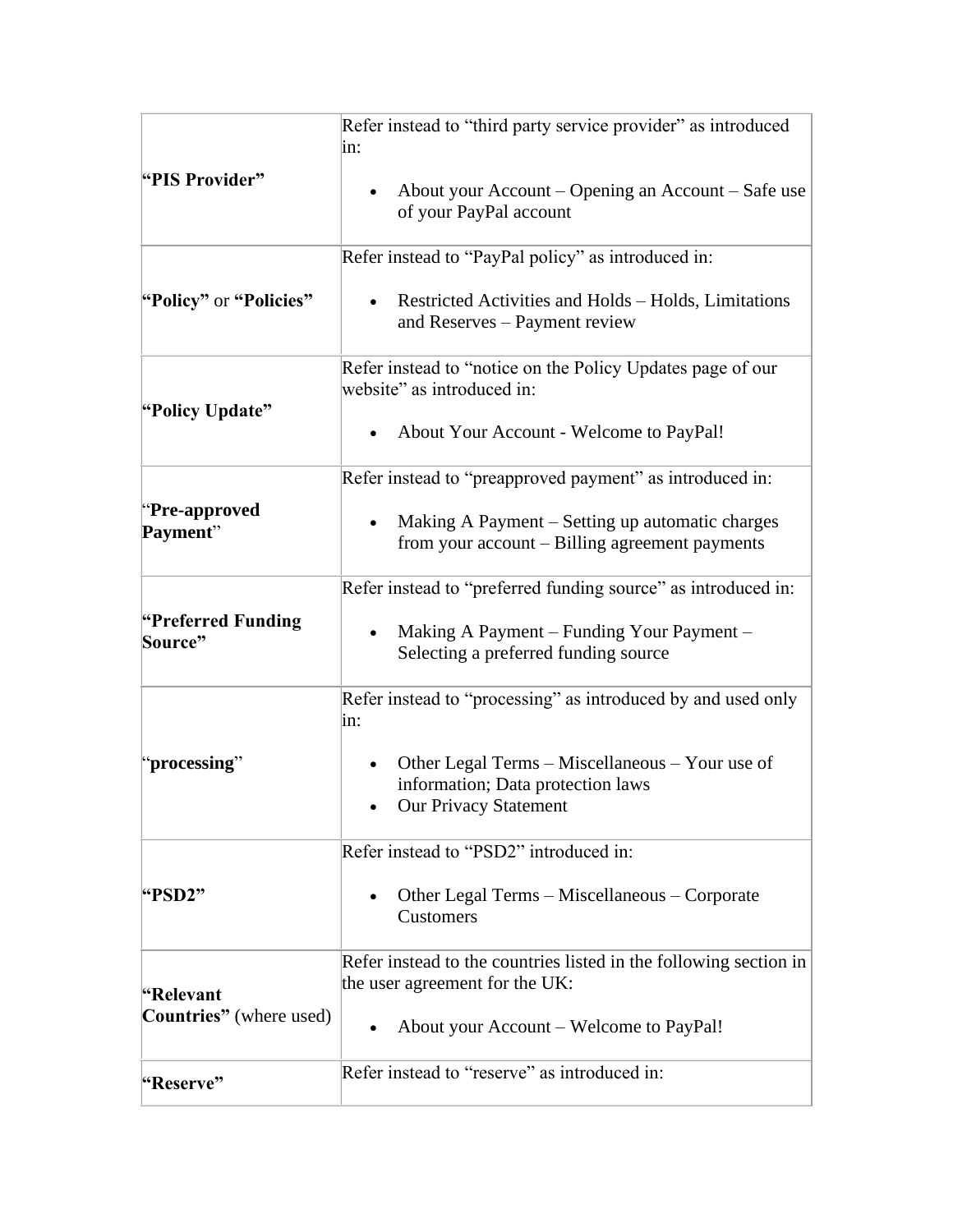|                                     | Restricted Activities and Holds – Holds, Limitations<br>and Reserves - Reserves                                                                                                                                                                                                                                      |
|-------------------------------------|----------------------------------------------------------------------------------------------------------------------------------------------------------------------------------------------------------------------------------------------------------------------------------------------------------------------|
|                                     | Refer instead to "reserve account" as introduced in:                                                                                                                                                                                                                                                                 |
| "Reserve Account"                   | About your Account – Holding and using a PayPal<br>balance - Reserve account                                                                                                                                                                                                                                         |
|                                     | Refer instead to "Resolution Centre" as introduced in:                                                                                                                                                                                                                                                               |
| "Resolution Centre"                 | Restricted Activities and Holds – Holds, Limitations<br>and Reserves – What are Holds, Limitations and<br>Reserves?                                                                                                                                                                                                  |
|                                     | See also the PayPal Buyer Protection Policy.                                                                                                                                                                                                                                                                         |
| "Rest of EU"                        | No longer used and defined.                                                                                                                                                                                                                                                                                          |
|                                     | Refer instead to "restricted activities" as introduced in:                                                                                                                                                                                                                                                           |
| "Restricted Activities"             | Restricted Activities and Holds – Restricted Activities                                                                                                                                                                                                                                                              |
|                                     | Refer instead to "reversal" as introduced in:                                                                                                                                                                                                                                                                        |
| "Reversal"                          | Receiving Payments – Refunds and reversals of<br>payments - Reversals                                                                                                                                                                                                                                                |
| "seller" and "merchant"             | Refer instead to "seller" and "merchant" as used throughout<br>the user agreement.                                                                                                                                                                                                                                   |
|                                     | Refer instead to "Send Money" as introduced in:                                                                                                                                                                                                                                                                      |
| "Send Money"                        | Making A Payment – General provisions for making a<br>payment – Your payment instruction                                                                                                                                                                                                                             |
| "Services"                          | Refer instead to "PayPal service(s)" or "our service(s)" as<br>used throughout the user agreement.                                                                                                                                                                                                                   |
| "Significantly Not as<br>Described" | Refer instead to "significantly not as described" or "SNAD"<br>as introduced in the PayPal Buyer Protection Policy, which is<br>also linked from the following sections in the user agreement:<br>Making a Payment – PayPal Buyer Protection<br>Receiving Payments - Impact of PayPal Buyer<br>Protection on sellers |
| "Special Funding<br>Arrangements"   | Refer instead to "special funding arrangements" as introduced<br>in:                                                                                                                                                                                                                                                 |